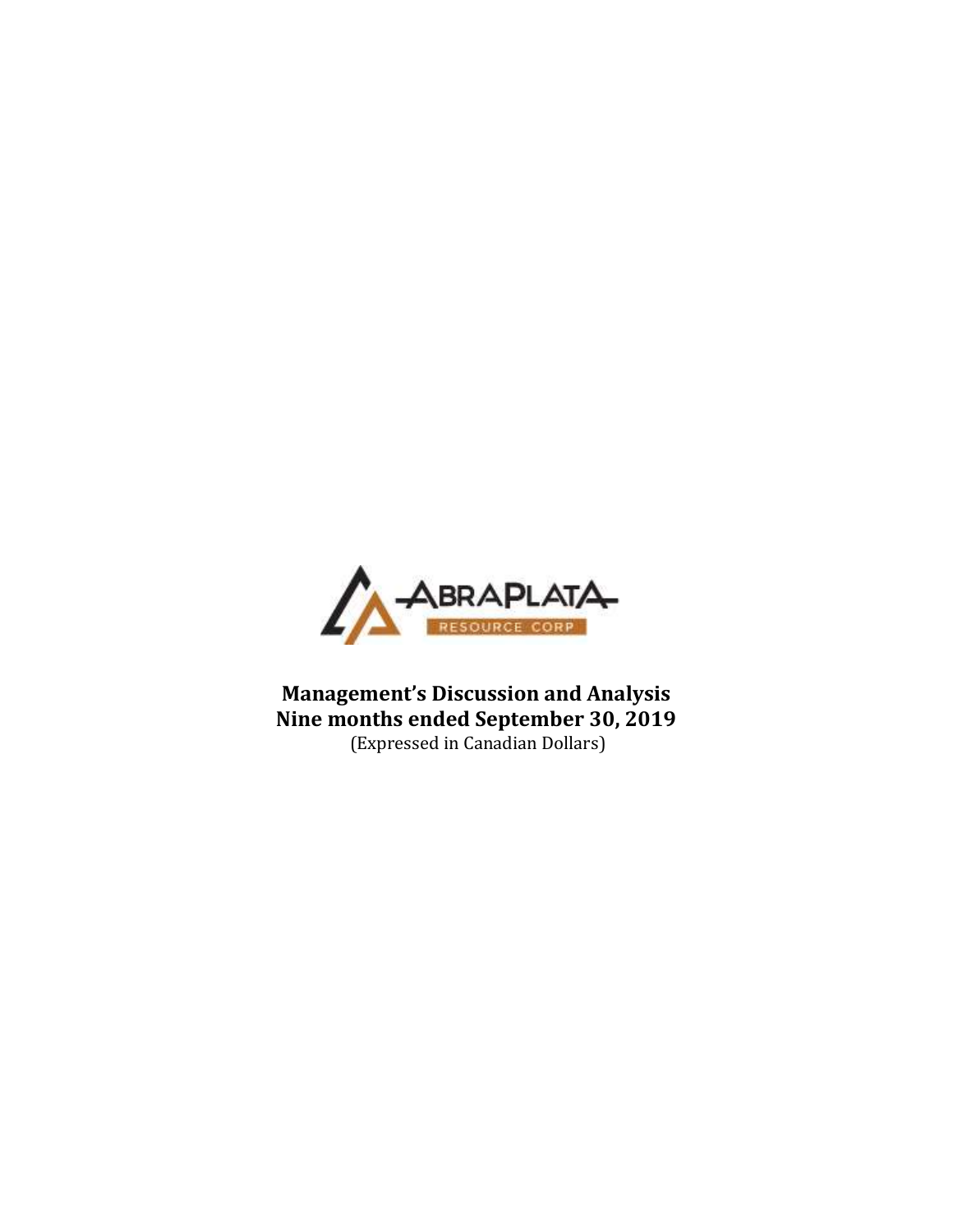*This Management's Discussion and Analysis ("MD&A") of AbraPlata Resource Corp. should be read in conjunction with the Company's consolidated interim financial statements and related notes for the nine months ended September 30, 2019. All dollar amounts included in this MD&A are expressed in Canadian Dollars unless otherwise noted. The information contained within this MD&A is current to November 28, 2019.*

# **1. BUSINESS DEVELOPMENT**

On September 11, 2019, AbraPlata and Aethon entered into a binding arrangement agreement whereby AbraPlata will acquire all of the issued and outstanding shares of Aethon by way of a plan of arrangement pursuant to the CBCA (the "Arrangement Agreement"). The Arrangement Agreement contains customary terms and conditions, including representations and warranties customary in a transaction of this nature. The closing of the Arrangement Agreement is subject to additional conditions precedent including, but not limited to, the receipt of all required approvals from TSXV, shareholder approval by the requisite majority of shareholders of Aethon at a special meeting of Aethon shareholders and agreement on customary non-solicitation covenants, insider lock-up agreements, board support and other standard provisions for transactions of this nature.

On October 15, 2019, AbraPlata and Aethon amended the Arrangement Agreement to extend the mailing and meeting deadlines and to increase the termination fee to \$500,000.

Upon closing of the Arrangement Agreement (the "Transaction"), the combined company will continue under the name of AbraPlata Resource Corp. and will be led by Aethon's current executive management team, with Mr. John Miniotis being appointed as the President and Chief Executive Officer. AbraPlata's current interim CEO, Rob Bruggeman, will be appointed as the Non-Executive Chairman of the new Board of Directors. Upon closing of the Proposed Transaction, the Board of Directors of AbraPlata will be re-constituted to consist of six directors, of which two directors would be nominated by AbraPlata (including Rob Bruggeman as Chair), two directors would be nominated by Aethon, one director would be nominated by AbraPlata's largest shareholder, SSR Mining Inc. and one director would be nominated by Aethon's largest shareholder, Altius Minerals Corp. There are no finder's fees payable in association with the Proposed Transaction.

### **Highlights of the Transaction**

- **Creation of a well-funded, advanced-stage exploration company.** The combined company will have a strengthened balance sheet with no debt, and an attractive mineral property portfolio including the advanced-stage Diablillos silver-gold project located in the mining-friendly province of Salta in Argentina and a large prospective land exploration package in Chile.
- **Significant Exploration Potential.** Aethon and AbraPlata believe exploration potential exists to increase resources significantly on the Diablillos property, especially gold resources. Hydrothermal breccias at Oculto extend into the basement and have strong potential for high grade gold mineralization and to date have been largely untested. The property also has additional mineral exploration potential, both for hydrothermal and porphyry styles of mineralization.
- **Enhanced market presence.** The combined company is expected to appeal to a broader shareholder base, thereby increasing and improving share trading liquidity.
- **Streamlined cost structure.** The combined company would benefit from a streamlined cost structure due to the assets of both companies being consolidated into a single entity managed by a single management and technical team.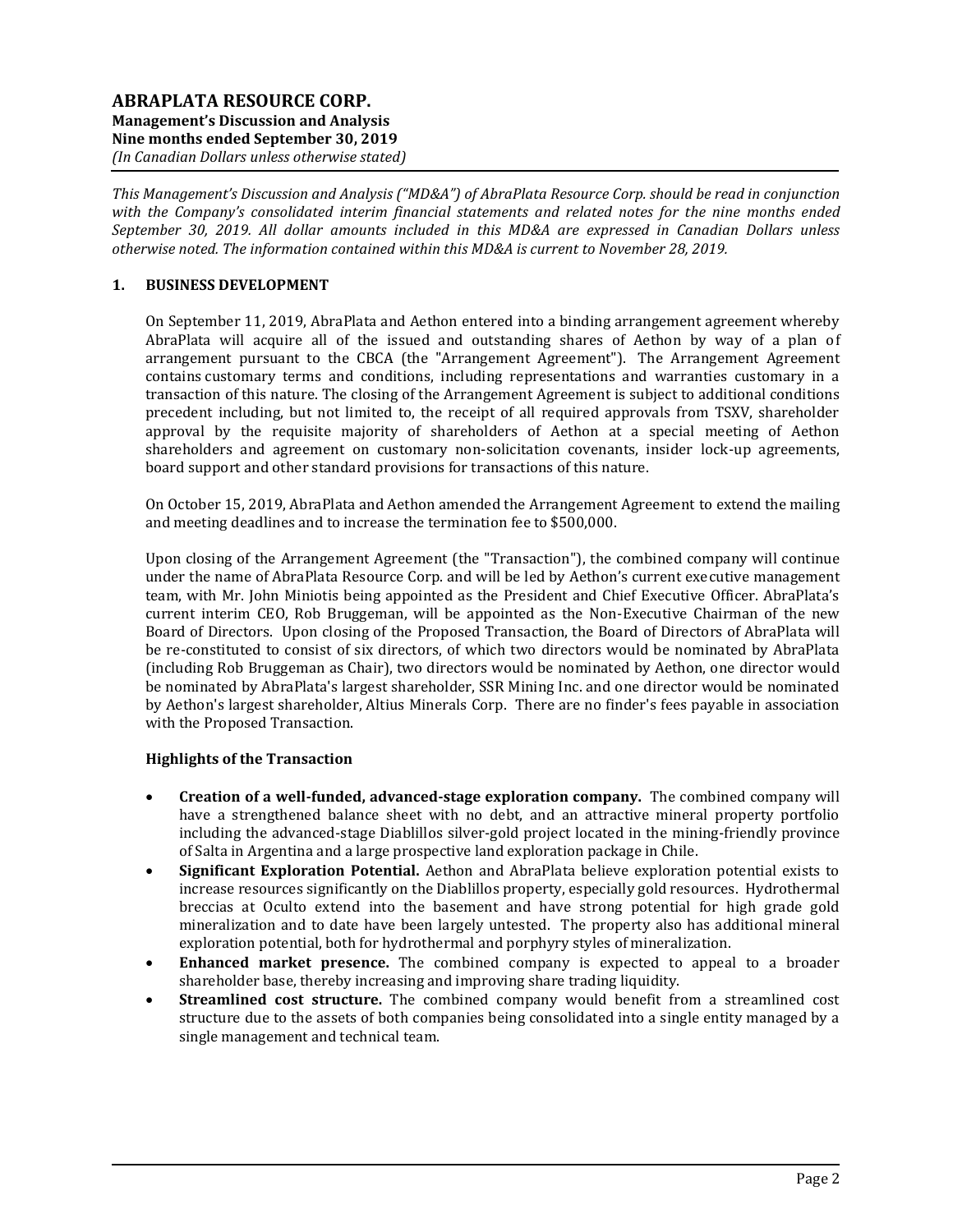# **1. BUSINESS DEVELOPMENT (continued)**

- **Compelling value proposition.** The combined company is expected to have industry leading leverage among silver and gold exploration companies based on AbraPlata's large mineral resource at Diablillos, which contains 81Moz of silver and over 732koz of gold (Indicated - Table 1).
- **Key Strategic Investors.** The combined company is expected to have strong support from its largest shareholders which would include SSR Mining Inc. and Altius Minerals Corp.

The Diablillos project has a large silver-gold resource and offers exciting exploration upside potential. However, the scale of the project requires additional resources in order to effectively test high priority exploration drill targets that AbraPlata's surface mapping and geological reinterpretation have identified. The Proposed Transaction with Aethon will provide the Company with cash to conduct additional exploration drilling, following up on the higher-grade intercepts that indicate potential for an underground mine plan. In addition, Aethon has an excellent technical team, supported by technical staff at Altius Minerals Corp., and a sizable exploration land package in Chile that would be difficult for any junior mining company to accumulate.

This proposed transaction will help create a stronger, better positioned company which is capable of becoming an industry leading, advanced-stage mineral exploration company. The exploration upside potential, solid financial position, enhanced capital markets presence and key strategic investor base will help establish a compelling value proposition for all shareholders.

|           |                        |                          |             |             | . .                                |                                    |
|-----------|------------------------|--------------------------|-------------|-------------|------------------------------------|------------------------------------|
| Category  | <b>Deposit</b>         | <b>Tonnage</b><br>(000t) | Ag<br>(g/t) | Au<br>(g/t) | <b>Contained Ag</b><br>(000 oz Ag) | <b>Contained Au</b><br>(000 oz Au) |
| Indicated | Oculto                 | 26,850                   | 93.0        | 0.85        | 80,300                             | 732                                |
| Indicated | Fantasma               | 200                      | 98.3        |             | 650                                |                                    |
|           | <b>Total Indicated</b> | 27,100                   | 93.1        | 0.84        | 80,940                             | 732                                |
| Inferred  | Oculto                 | 1,000                    | 46.8        | 0.89        | 1,510                              | 29                                 |
| Inferred  | Fantasma               | 80                       | 75.3        |             | 190                                |                                    |
|           | <b>Total Inferred</b>  | 1,100                    | 48.8        | 0.83        | 1,690                              | 29                                 |

### **Table 1: AbraPlata - Diablillos Mineral Resource Estimates (April 2018)**

Notes:

- 1. Full details of the mineral resource estimates can be found in a report by RPA Inc. titled "Technical Report on the Diablillos Project, Salta Province, Argentina" dated April 16, 2018. This report can be found under AbraPlata's profile on www.SEDAR.com.
- 2. CIM definitions were followed for Mineral Resources.
- 3. Mineral Resources are estimated at a cut off grade of 40 g/t AgEq for Oculto and 40 g/t Ag for Fantasma.
- 4. Mineral Resources are estimated using long-term metal prices of US\$1,500/oz Au and US\$23/oz Ag.
- 5. Average bulk density is 2.22 t/m3 for the Indicated category and 2.29 t/m3 for Inferred for Oculto and 2.00 t/m3 for both Indicated and Inferred categories for Fantasma.
- 6. The estimate was constrained by pit shells for both Oculto and Fantasma.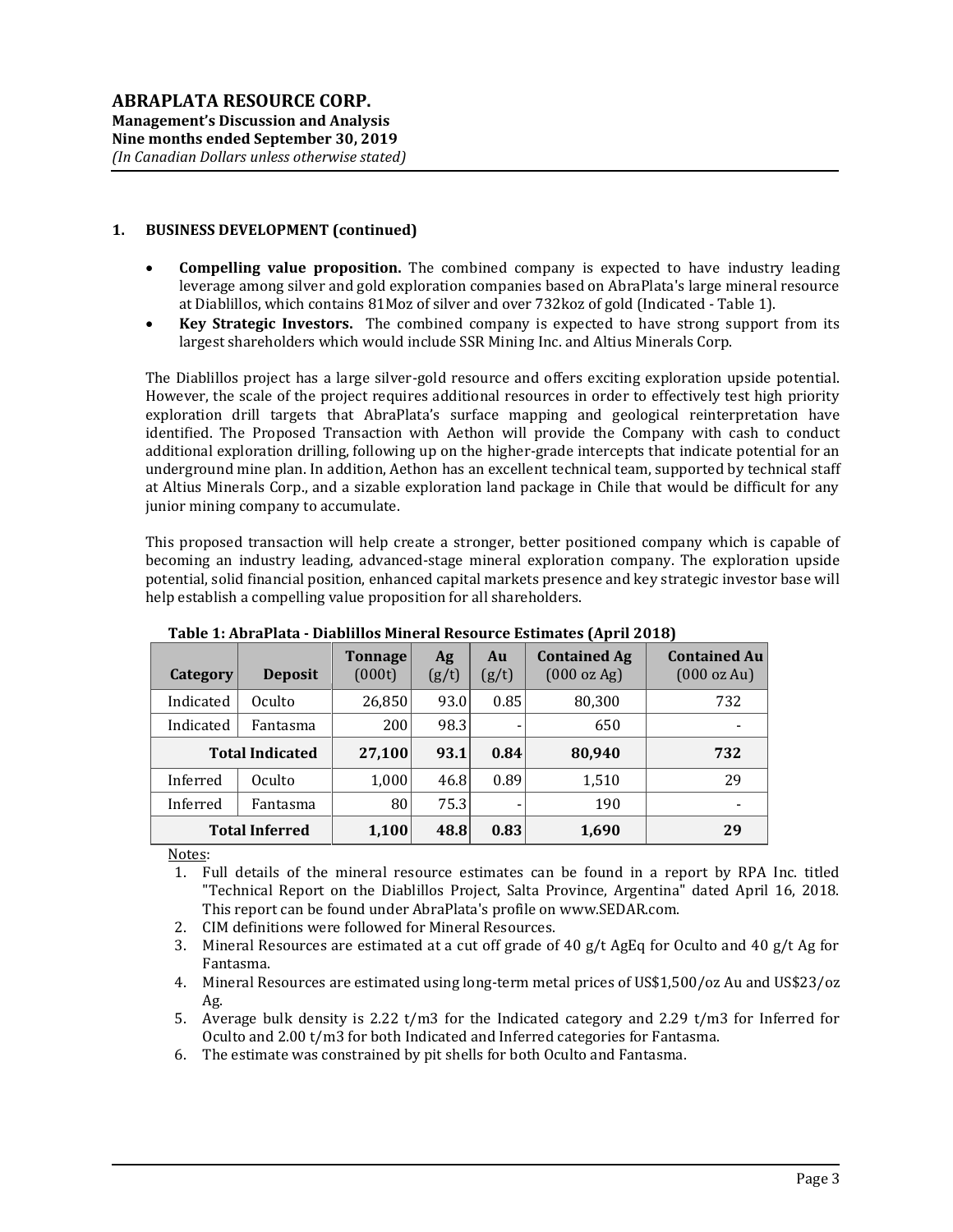### **1. BUSINESS DEVELOPMENT (continued)**

#### **Transaction Details**

The Proposed Transaction value is approximately \$10.9 million on a fully diluted in-the-money basis, and Aethon and AbraPlata shareholders will own approximately 46% and 54% of the combined entity, respectively, prior to the issuance of additional shares to SSR Mining Inc. ("SSRM") (NASDAQ: SSRM) (TSX: SSRM) in exchange for certain key concessions outlined further below.

The Transaction is subject to a number of conditions, including, but not limited to, customary terms and conditions, including representations and warranties customary in a transaction of this nature, the receipt of all required approvals from TSXV, shareholder approval of the Transaction by the requisite majority of shareholders of Aethon at a special meeting of Aethon shareholders scheduled to be held on December 12, 2019, and agreement on customary non-solicitation covenants, and other standard provisions for transactions of this nature.

There can be no assurances that any transaction relating to the Transaction or otherwise will result, or as to the final definitive terms thereof. Both parties have agreed for the payment of a termination fee of \$500,000, in the event that either party terminates the Arrangement Agreement under certain prescribed circumstances, including termination in connection with pursuing an alternative transaction.

#### **Benefits to AbraPlata Shareholders**

- Securing funding to facilitate the advancement of the Diablillos project by conducting a comprehensive drilling program, and if warranted, the preparation of an underground preliminary economic assessment due to Aethon's cash position;
- Gaining exposure from Aethon's large and prospective land position (+100,000 ha) in Chile, which has potential to attract major strategic corporate partners;
- Expertise provided by Aethon's executive management team, and adding Altius Minerals as a strategic cornerstone shareholder;
- Favourable renegotiation of the property payment terms with SSRM; and
- Continued exposure to combined properties exploration upside potential, with significant improvement in trading liquidity and capital markets exposure.

### **1. BUSINESS DEVELOPMENT (continued)**

#### **Benefits to Aethon Shareholders**

- Receiving a significant premium to the Aethon share price prior to the Transaction announcement and increased liquidity;
- Exposure to an advanced-stage, silver-gold exploration project containing an existing Indicated mineral resource of 81Moz of silver and 732koz of gold, as a result of more than USD\$35M worth of historical exploration expenditures;
- Immediate exploration upside with potential for a gold rich zone extending into the basement of the existing Oculto deposit on the Diablillos property;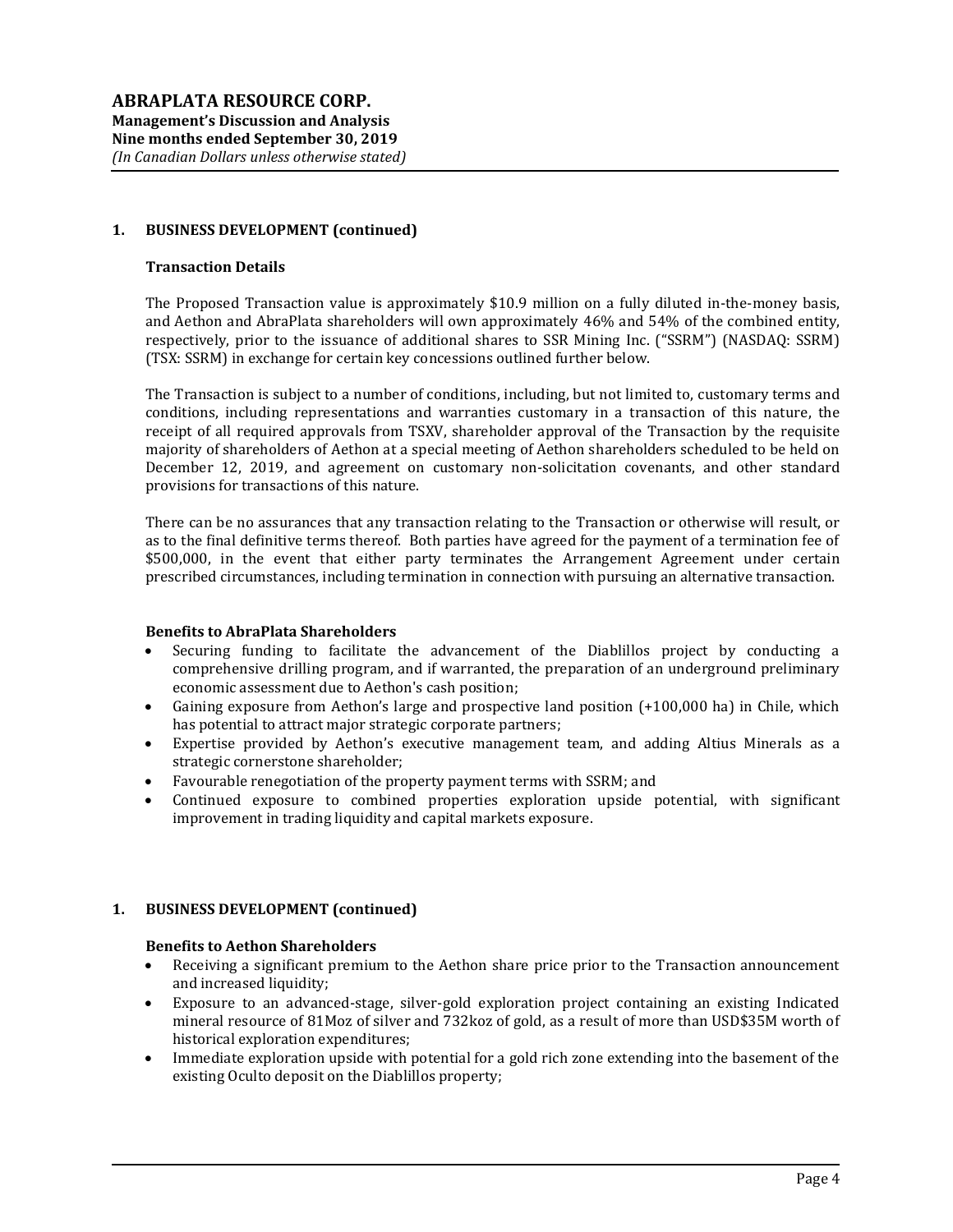- Board of directors with extensive knowledge of Argentina and the Diablillos project, and adding SSRM as a strategic cornerstone shareholder; and
- Continued exposure to combined properties exploration upside potential, with anticipated improvement in trading liquidity and capital markets exposure.

## **2. OVERVIEW OF THE COMPANY**

AbraPlata Resource Corp. was incorporated on August 31, 1993 under the Alberta Business Corporations Act. On September 30, 2015, the Company's incorporation jurisdiction was moved to British Columbia. The Company's registered office is located at Suite 303, 750 West Pender Street, Vancouver, BC, V6C 2T7. The Company changed its name to Angel Bioventures Inc. on August 28, 2013. On March 23, 2017, the Company changed its name to AbraPlata Resource Corp.

On September 16, 2016, the Company signed a binding Letter of Intent ("LOI") with Huayra Minerals Corporation ("Huayra"). The LOI sets out the key terms of the proposed acquisition by the Company of 100% of the issued and outstanding securities of Huayra.

Huayra is a mineral exploration and development company engaged in the acquisition, exploration and development of mineral resource properties in Argentina. Huayra has an agreement (the "SSRM Agreement") with SSRM to acquire an indirect 100% interest in the Diablillos and Aguas Perdidas (previously known as "M-18") properties in Salta and Chubut Provinces, Argentina. Huayra also has rights in the Cerro Amarillo project in the Province of Mendoza, Argentina.

On November 15, 2016, the Company and its wholly-owned subsidiary, 1096494 BC Ltd., entered into a definitive merger agreement (the "Merger Agreement") with Huayra. As per the terms of the Merger Agreement, Huayra and 1096494 BC Ltd. amalgamated (the "Amalgamation") and the amalgamated company became a wholly-owned subsidiary of the Company. Pursuant to the Amalgamation, the Company acquired all of the issued and outstanding Class A common shares of Huayra in exchange for a like number of common shares of the Company. The Amalgamation was an arm's length transaction and constituted a "reverse takeover" pursuant to the policies of the TSX Venture Exchange (the "Exchange"). Pursuant to the terms of the Merger Agreement, the Company undertook a concurrent financing of \$2,863,099 to meet the initial listing requirements of the Exchange (the "Concurrent Financing").

### **2. OVERVIEW OF THE COMPANY (continued)**

The Amalgamation became effective on April 24, 2017. In this regard, the Company entered into an agreement with SSRM providing for the Company's assumption of all of Huayra's obligations under the SSRM Agreement. Such obligations include, but are not limited to, SSRM's right under the SSRM Agreement to: (i) a free carried equity interest in the Company until the completion of a public offering of US\$5,000,000 or more (the "Anti-Dilution Right"); (ii) participate in future equity financings to maintain its ownership level in the Company for as long as SSRM continues to hold more than ten percent of the then issued and outstanding shares of the Company on a non- diluted basis; (iii) receive cash payments of approximately US\$1,150,000 over the first two years and US\$12,500,000 over the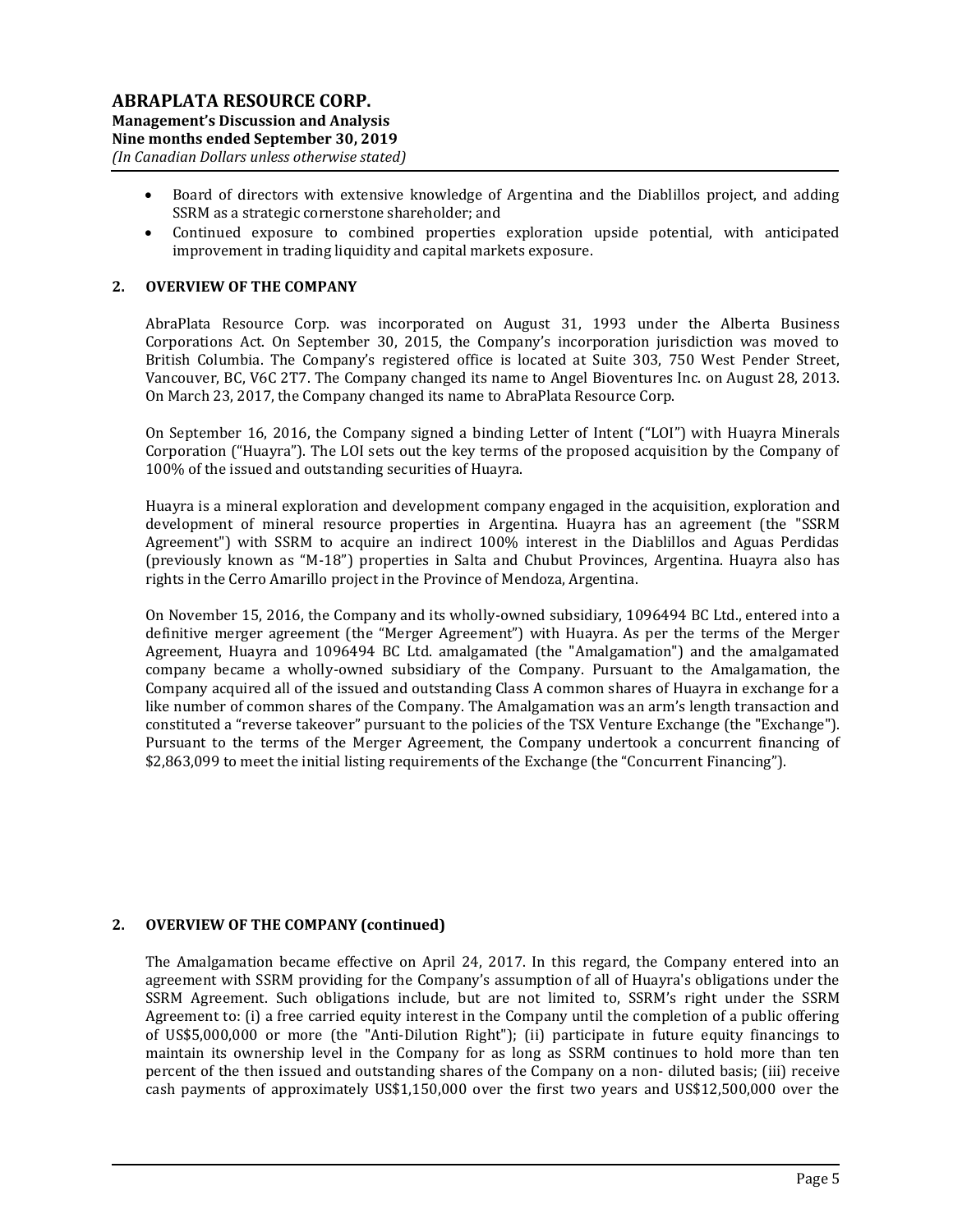following four to six years; and (iv) a 1% net smelter returns royalty on production from each of the properties.

# **3. EXPLORATION AND EVALUATION**

#### **Diablillos Project**

The Diablillos project covers an area of 79km<sup>2</sup> in the Salta Province of northwestern Argentina and hosts epithermal precious metal mineralization in a number of mineral occurrences. The main deposit is known as Oculto, and this Ag-Au deposit is surrounded by various satellite occurrences including the Fantasma Ag-rich zone. To the north of Oculto lies the Cerro Viejo – Cerro Blanco Cu-Au mineralized zone and its related Northern Arc of Au-rich occurrences.

The Diablillos project was acquired by the Company from SSRM in 2016. Until February 2018 SSRM retained 19.9% of the equity in the Company. Pursuant to the Anti-Dilution Right, previously whenever the Company issued common shares to third parties, it was obliged to issue additional common shares to SSRM, without payment, sufficient for SSRM to maintain a 19.9% equity interest in the capital of the Company. SSRM retains an equity participation right under the SSR Agreement which entitles SSRM to participate in future transactions in which the Company issues equity securities for cash or non-cash consideration.

The Diablillos project lies within the border zone between the Province of Salta and the Province of Catamarca. For many years, the definitive border line between Salta and Catamarca has been in dispute and the Diablillos project falls within territory claimed by both provinces. In 1984, the government of Salta granted mineral rights to the Diablillos project to one of the Company's predecessors-in-title. In the early 2000s, the government of Catamarca granted overlapping mineral rights in the same area, to a third party, thereby creating the potential for conflicting titles pending the resolution of the border dispute, a matter falling within the jurisdiction of the federal government under the Constitution of Argentina. Additional details respecting the provincial border dispute and the potentially conflicting titles to the Diablillos project can be found in the Company's Filing Statement dated March 1, 2017, a copy of which is filed under the Company's profile on SEDAR [\(www.sedar.com\)](http://www.sedar.com/).

The Company has reached an agreement with the shareholders of Minera Cerro Bayo SA ("Cerro Bayo"), the owner of the conflicting mineral rights granted by the government of Catamarca, to acquire a 100% equity interest in Cerro Bayo, thereby indirectly acquiring ownership and control of the conflicting mineral interests. As consideration, the Company will pay US\$ 3,325,000 in cash and issue 500,000 common shares of the Company to the shareholders of Cerro Bayo in instalments over a eight-year period.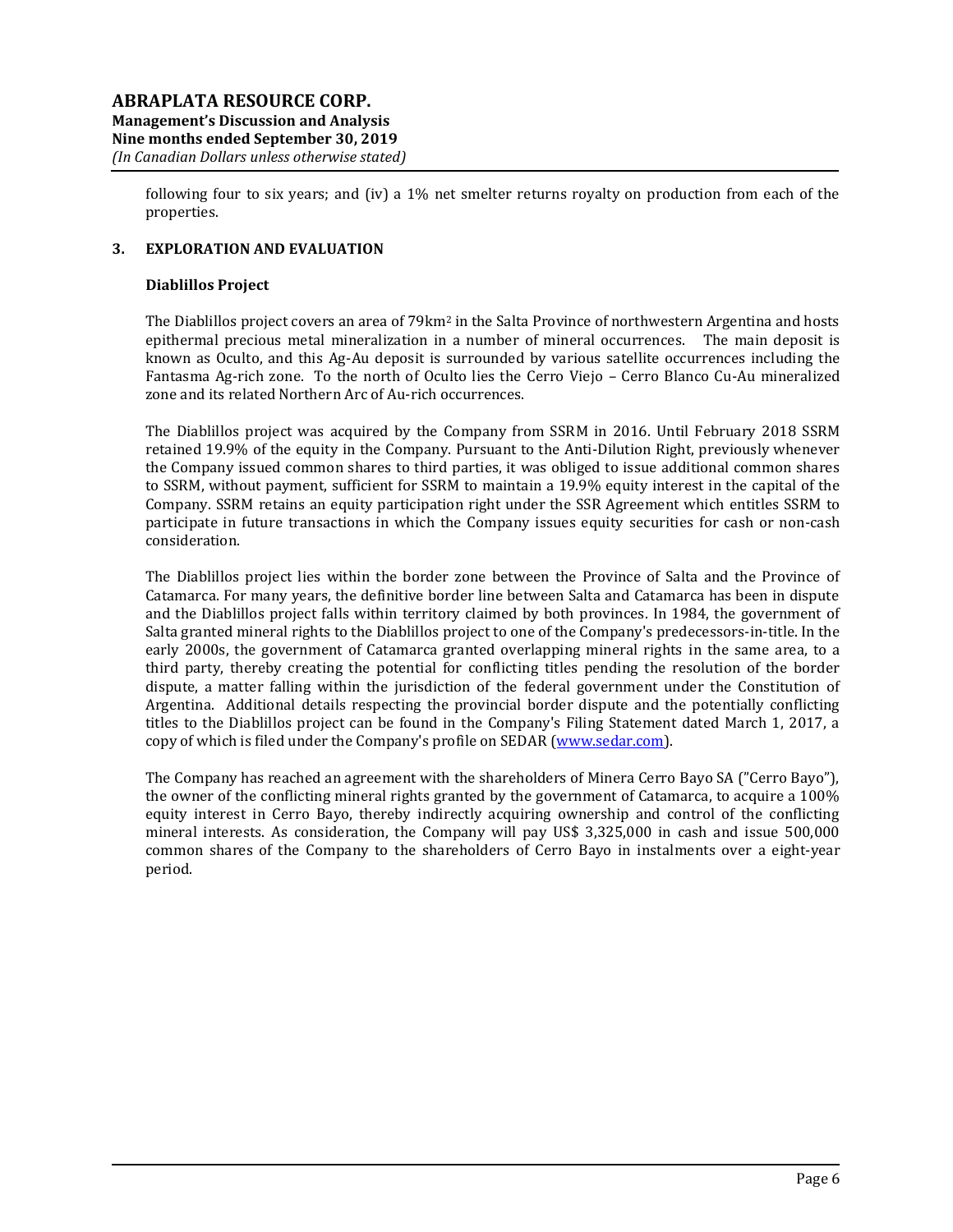#### **Diablillos – Oculto Main Mineralized Zone**

The Oculto deposit, contains the majority of the Indicated Resources known from the project which, as recently estimated by Roscoe Postle Associates Inc ("RPA"), amount to 27.1 million tonnes at a grade of 93.1 g/t Ag and 0.84 g/t Au and containing 80.9 million oz Ag and 732k oz Au (i.e., 136 million oz AgEq or 1.8 million oz AuEq). AbraPlata completed a Preliminary Economic Assessment ("PEA") in March 2018.

# **Diablillos - Oculto Gold-Rich Zone**

A recent review of the geology and drill core by AbraPlata's consultant geologist has resulted in a new interpretation of the extent and grade of the gold-dominant mineralization in the basement rocks of the Oculto deposit. The higher grades and large width of this zone highlights the considerable potential for delineating additional gold-rich mineral resources in Oculto and the Company plans to drill additional holes into this zone (the "High Grade Gold Zone") in the near future.

The High Grade Gold Zone is centered on drill hole DDH-97-007A which intersected 2.7g/t Au and 15.6g/t Ag over 108m (from 197.2 meters down the hole), including 16.7g/t Au & 39.2g/t Ag over 10.6m (from 210 meters to 220.6 meters) in which a single sample returned 90.7g/t Au over 1.1 meters. The gold-rich zone measures approximately 600 meters by 50 meters and lies both within the "regolith" breccia and below it in the basement, which has not been extensively drill tested. Furthermore, the zone is coincident with the recently identified structure that controls both the geometry and overall NE-SW trend of the Oculto deposit as a whole.

Metal zonation within the mineralized zones at Oculto ranges from gold (or gold-copper) in the feeder veins in the basement rocks to gold-silver and then silver-gold in the bulk of the disseminated body hosted by the overlying volcanics to Ag-only higher up in the sequence. It is also clear from mapping outcrop and road cut and/or drill pad exposures that there is a strong structural control on mineralization and associated alteration, and that most of these control structures trend NE-SW and have near vertical dips. Both gold and silver mineralization appear to expand spatially where the steeply dipping structures intersect the basement/volcanic contact. In some cases, this expansion is also coextensive with a "regolith" conglomerate on the basement contact. However, this regolith blanket appears to be dramatically thickened in a NE-SW trending trough and is coincident with the dominant controlling structure and where this intersects the basement contact. It is possible that the regolith conglomerate is actually a misinterpretation of a hydrothermal breccia at the contact of the basement and steeply dipping control structures. In any case, this zone has a strong influence on the enhancement of mineralization both spatially and with respect to better gold grades.

### **Diablillos - Preliminary Economic Assessment**

A Preliminary Economic Assessment was completed and the conclusions published in a news release dated March 2, 2018. This was followed by a Technical Report which was filed on SEDAR on April 16, 2018. The Report is entitled "Technical Report on the Diablillos Project, Salta Province" and was authored by independent Qualified Persons at Roscoe Postle Associates Inc. and prepared in accordance with National Instrument 43-101.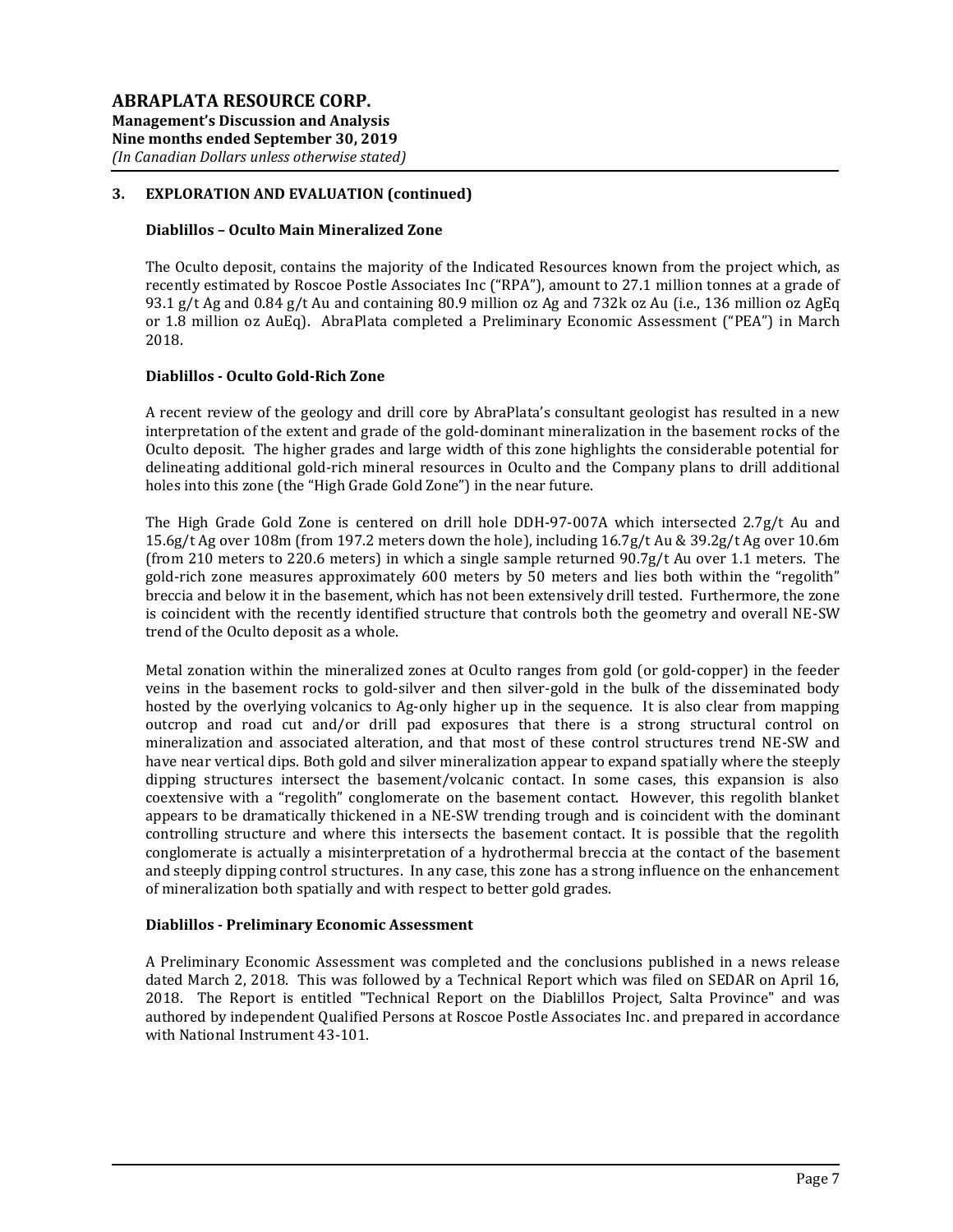Given the positive economic results presented in the report, RPA recommends that the project be advanced to the next stage of engineering study and permitting. The Report proposes that open pit mining be carried out by contractor as a conventional truck and shovel operation on two pits at Diablillos, the larger Oculto pit and the smaller Fantasma open cut. A conventional silver processing plant, incorporating crushing, grinding, agitated tank leaching, and precipitation of the precious metals by Merrill-Crowe, has a design throughput of 6000 tonne per day.

The Project achieves an undiscounted pre-tax cash flow of US\$639 million (after-tax cash flow of US\$391 million) over mine life, and an after-tax Net Present Value ("NPV") at a 7.5% discount rate of US\$212 million assuming US\$20 per ounce silver and US\$1,300 per ounce of gold. The after-tax Internal Rate of Return ("IRR") is 30.2%, and the project achieves a simple payback after 3.1 years of production.

The project is expected to have a mine life of eight years after a preproduction period of 18 months and is estimated to produce 9.8 million silver-equivalent<sup>1</sup> ounces per year at an average All-in Sustaining Cost of US\$7.52 per silver-equivalent ounce. Initial Capital has been estimated at US\$293 million.

While the Diablillos project already has a substantial mineral resource due to 87,711 meters of historical drilling, the Report acknowledges that additional exploration potential exists in many localities at Diablillos. AbraPlata is currently evaluating drilling campaigns at the following locations:

- In-pit drilling of resources within the Oculto pit, as some areas are categorized as waste due to insufficient drill density;
- Definition drilling of near-surface silver and gold mineralization at the Fantasma, Laderos, and Alpaca satellite deposits to the main Oculto deposits;
- Drilling of the high-grade gold zone beneath the current pit shell at Oculto; and
- Further definition of the high-grade silver zone ("Enriched Silver Zone") by increasing the resolution of existing wire frame models through relogging of existing holes and augmenting the drilling where necessary.

The High-Grade Gold Zone and the Enriched Silver Zone are of particular interest as they have the possibility of significantly impacting the growth potential of the resources that will be considered for the PFS. In particular, the Enriched Silver Zone lies approximately 100 meters below the surface and has an altitude that mimics the surface topography. Given that ground water levels in most drill holes are generally encountered at depths of about 100 meters, the Enriched Silver Zone, which is defined by a >300g/t Ag grade shell, is being interpreted as a potential supergene zone with obvious implication for ongoing exploration. Furthermore, the Enriched Silver Zone significantly impacts the production profile in the PEA because this zone is mined in Years 2 and 4. With respect to the High-Grade Gold Zone, it is located in the lower part of the Oculto deposit, largely in the basement, and centered on drill hole DDH-97-007A as described above.

The High-Grade Gold Zone comprises at least two, sub parallel, gold-rich zones measuring over 600 meters in length and, in places, over 50 meters in width, and is coincident with the recently identified structures that controls both the geometry and overall NE-SW trend of the Oculto deposit as a whole. Because mineralization at Diablillos is of a high sulphidation epithermal nature, the high-grade gold rich zone can be expected to persist to considerable depths.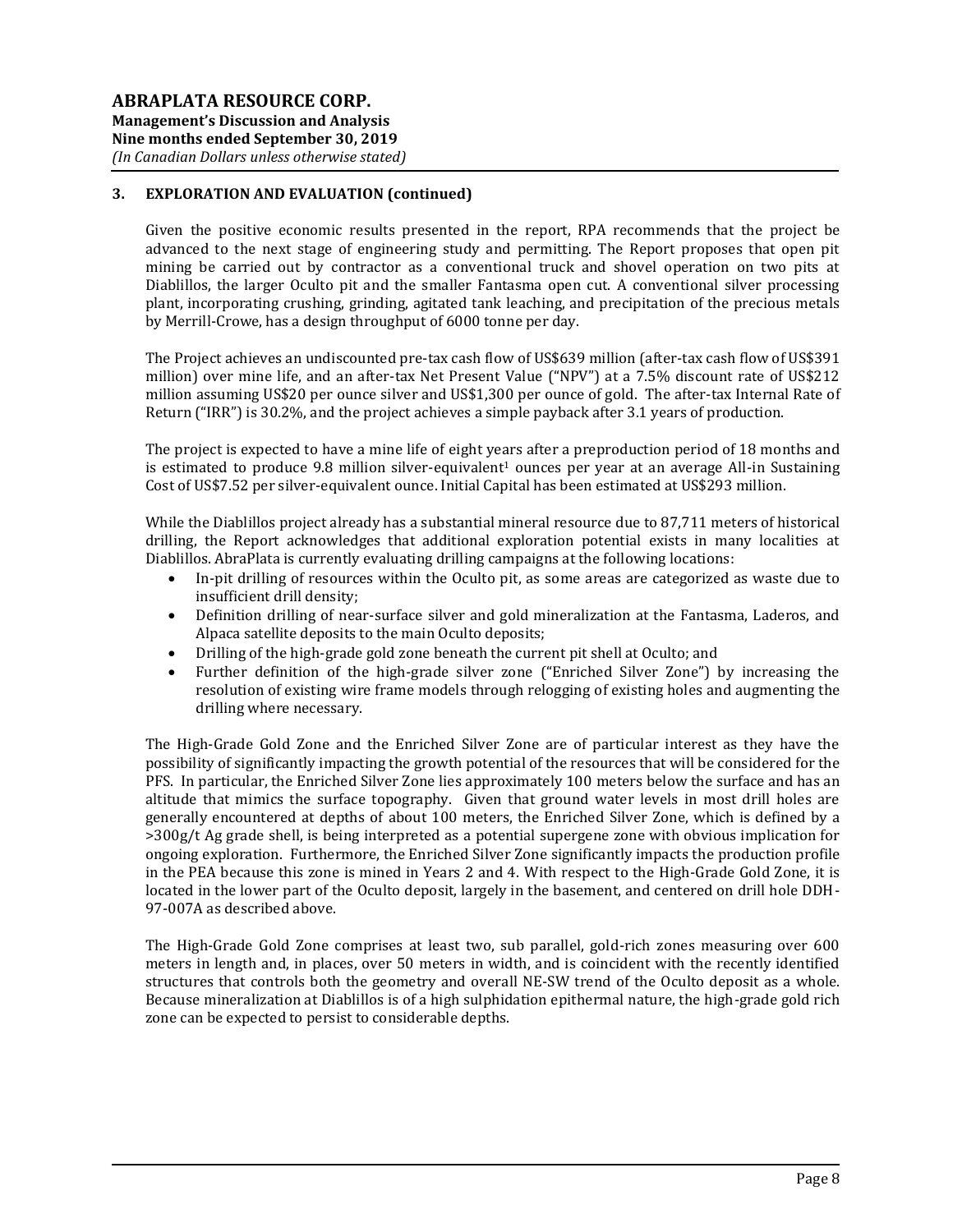#### **Diablillos - Fantasma Zone**

The Fantasma Zone is one of a number of mineral occurrences on the project and lies approximately 800 meters west of the Oculto Deposit. Silver-rich mineralization at Fantasma outcrops at surface beneath a thin veneer of alluvium and was identified by SSRM in 2012 from sampling done in five trenches over the Fantasma area. SSRM followed up with three diamond drill holes angled at 60° and intersected mineralization in all three holes.

Between June and September 2017, AbraPlata drilled 3,048 meters in 27 drill holes at Fantasma.

The mineralization at Fantasma appears to be confined to two gently dipping, stacked layers some 20 meters and 10 meters in thickness respectively as indicated by hole DDH-12-126 which intersected 24.1 meters @ 117.6g/t Ag in the upper zone and 11.7 meters @ 185.6g/t Ag in the lower zone. AbraPlata's hole DDH-17-128, which was drilled vertically and intersected mineralization grading 98.3g/t Ag over 52.0 meters, indicates that the two stacked layers may be merging to the west.

### **Diablillos - Growth Potential in the Northern Arc**

Several mineral occurrences located in an arc from Cerro Viejo through to Corderos have been identified to likely contain satellite gold resources that maybe mined in advance of or in conjunction with the Oculto Deposit. All of these prospects - Cerro Viejo, Cerro del Medio, Morro Eco, Pedernales and Corderos - are part of a structural array dominated by ENE and NW structures that dip 70-80 degrees north. The ENE structures are invariably thicker with better breccia development.

Cerro Viejo has good potential for a large-scale low-grade gold orebody in porphyry style stockwork and hydrothermal breccia styles, and the large breccia pipe immediately SE of Cerro del Medio Oeste is an attractive target that has not been drill tested. The Cerro del Medio Oeste prospect is a WNW trending zone of crackle breccia hosted entirely within megacrystic granite. Alteration is generally silica dominant near the core of the structure fading out to alunite dominant near the margins of the crackle breccia. The main WNW structure has a number of NE trending splays that appear to be tension veins. This suggests sinistral strain at the time of mineralisation. As a result, W or WSW deviations or splays in structures of this orientation are likely to be dilatational and best mineralised.

In the Pedernales Sur prospect the mineralization in the wider area follows a NW trending structure and individual prospects are generally ENE to ESE splays off the main NW trend. The prospect itself occurs where the NW trending structure crosses the Pedernales Fault and hence into Andesitic volcanic host rocks. The Trucha prospect appears to be a small zone of strong alunite-silica alteration in a vaguely bedded lithic tuff. More systematic sampling is justified at this prospect as it is for Suri and Pedernales Norte prospects that appear to have similar styles of stratigraphically controlled mineralization.

The Corderos prospect is a linear, structurally controlled hydrothermal breccia with a near vertical dip. This structure has been poorly tested by previous drilling, however a small number of intercepts have returned high gold grades. Better targeted drilling could outline a significant high-grade resource in this structure. There is a NNE trending zone immediately north of the main target that probably warrants a few exploratory holes as well.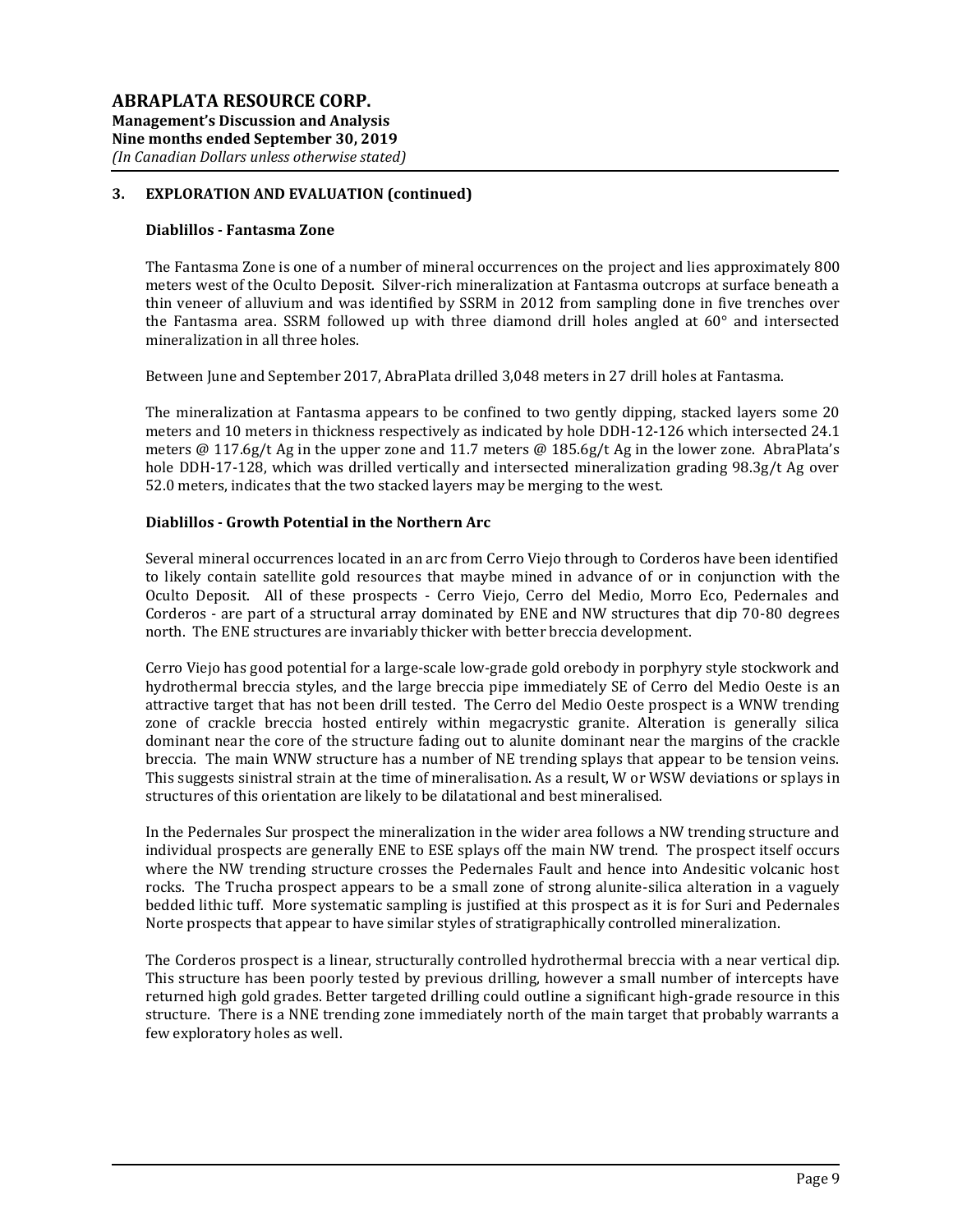The Vicuña prospect is a good example of how structures behave in all three significant rock groups: basement; andesitic volcanic and volcaniclastic sediments. In the basement, the Vicuña structure is a well-defined hydrothermal breccia with a narrow halo of strong silica-alunite alteration. In the andesitic volcanics, the central structure is similar, except that it is enclosed by an extensive volume of grey argillic alteration. In the volcaniclastic host, the Vicuña structure feathers out into a series of fracture zones and crackle breccias with minor jarosite/alunite infill, intense silica-alunite alteration spreads out into the permeable volcaniclastic sediments for +100 meters either side of the structure. A number of high-grade gold intercepts from previous drilling (2012) suggest that a significant resource could be defined in the central structure with additional drilling.

The extensive area of silica-alunite alteration in the volcaniclastic rocks adjacent to the structure suggests the possibility of a large volume of ore with an attractive strip ratio. Additional rockchip sampling is required to assess the grade of this style of mineralization.

### **Diablillos -Newly Identified Breccia Zones**

The most recent geological mapping undertaken by the Company's consulting geologist has identified new hydrothermal breccia zones and extended those that already known. The presence of these hydrothermal breccia zones opens up the potential for additional high-grade gold mineralization in the basement lithologies both below, as well as lateral to, the currently defined Oculto silver-gold deposit in the overlying volcanics. It also begs the question of whether Diablillos will ultimately prove to be a primary silver deposit with gold roots or a gold deposit with a silver cap. In order to answer this question, the Company will need to conduct additional drilling.

The newly identified group of breccias lies immediately east of the main Oculto deposit and includes the Nebulosa, Concepcion, and Enigmatica breccia zones. These breccias have identical style and alteration to the breccias that host high grade gold mineralization in the basement beneath the Oculto deposit as well as to a surface analogue occurrence directly to the south of Oculto. The breccias have surface expressions and internal textures that indicate that they are structurally controlled, planar to lenticular bodies up to 40 meters wide and 500 meters long.

# **Diablillos – Applicability of Underground Mining Methods**

The Company has conducted a review of historical drill data to determine if higher grade silver and gold zones could potentially be exploited using underground mining methods. An underground mining approach could entail significantly less initial capital than the large open pit approach contemplated in the Company's 2018 PEA on the Diablillos project. The review follows the identification by the Company's consulting geologist that high grade mineralized cores are strongly correlated with steeply dipping, tabular hydrothermal breccia bodies in the main Oculto deposit. More specifically, mineralization appears to be controlled by NW- and NE-trending structures along which tabular zones of hydrothermal breccia have been developed that, in turn, host the high-grade mineralization.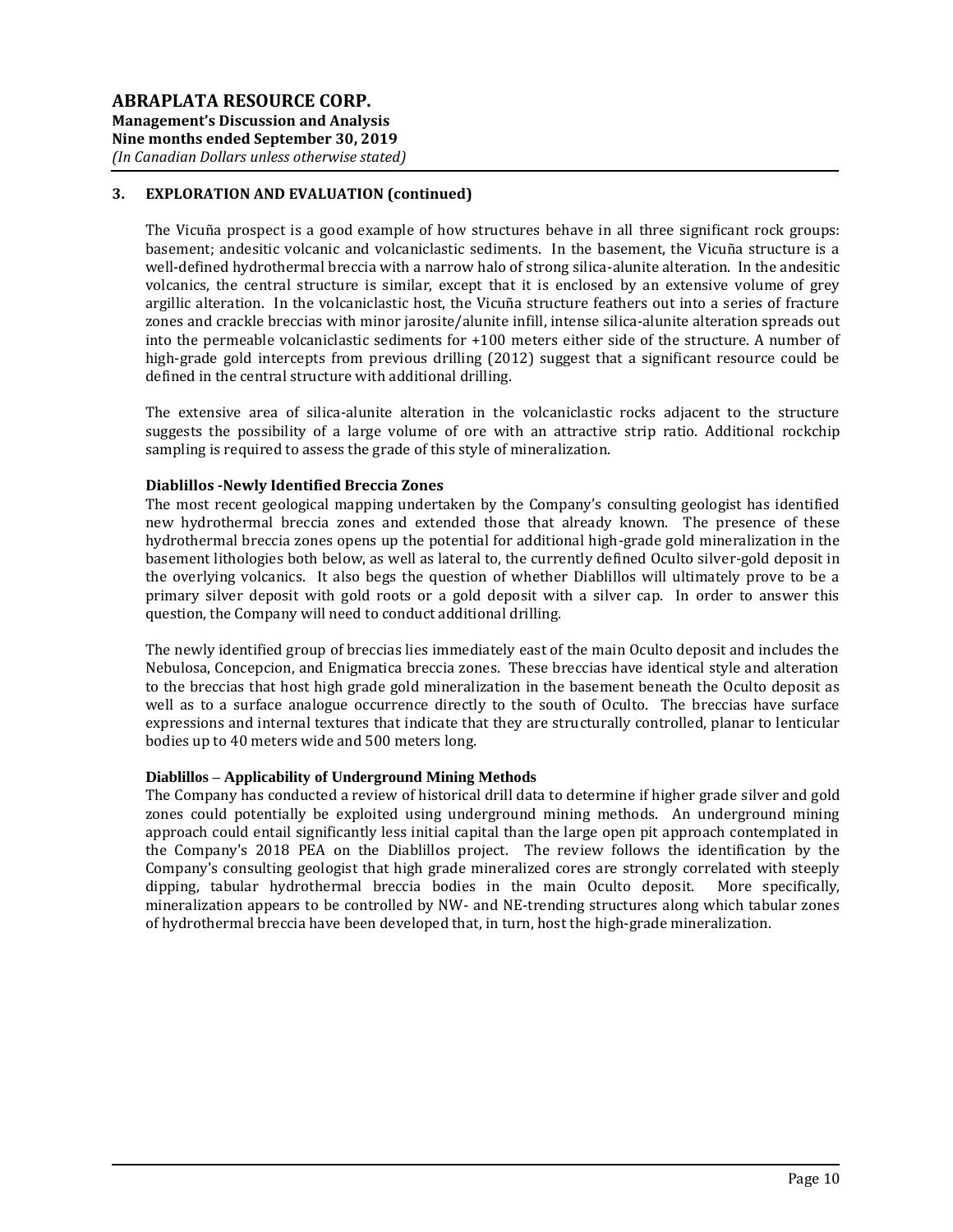To date, six specific breccia zones have been identified at Oculto: Main Breccia Zone; Cross Breccia Zone; East Breccia Zone; West Breccia Zone; NW Breccia Zone; and North Breccia Zone. The Main Breccia Zone and the Cross Breccia Zone have an estimated strike extent of at least 800 meters. The East and West Zones have strikes of 650 meters and 450 meters, respectively. The Main and Cross Breccia Zones form a continuous zone of mineralization which extends for more than 1000 meters, and a significant vertically dipping pipe-like body over 80 meters in diameter and extending some 150 meters in depth lies at the intersection of the Main and Cross Zones. This mineralized plug is open at depth. Likewise, the general lack of drilling below the current PEA pit shell together with the results of few deep holes that have been continued below the current pit depth indicate the considerable potential for the definition of additional resources at depth in the basement rocks.

Given the fact that mineralization at Oculto is of an epithermal, high sulphidation nature, mineralization may extend for hundreds of meters below the current pit shell. This creates the potential of increasing resources from Oculto significantly, especially gold resources. High grade Au-rich zones are associated with hydrothermal breccias at the interface of the basement rocks with the overlying volcanics and volcaniclastics and confined to tight structures within the basement. Oculto has multiple characteristics of a gold deposit with a silver cap.

Elevated levels of gold and silver mineralization occur in a zone that is 5 to 30 meters in thickness and situated approximately 90 to 120 meters below current topography and just below the current water table, which lies about 80 meters below the surface. This enriched mineralized zone has been interpreted as a supergene enrichment zone developed just below the water table during emplacement. Numerous high-grade gold and silver drill intercepts have been encountered in this zone with grades reporting over 300g/t AgEq.

An Au-rich zone lies at an angle to the Ag zone, and is generally better developed at depth. Much of the gold in this zone is hosted by breccia bodies both within the NE-trending structures and also in breccias developed at the intersection of the basement rocks and overlying volcanics and volcaniclastics. At depth, gold generally occurs in the vicinity of the oxide-sulphide interface and is interpreted to represent hypogene mineralization.

The implications from the improved geological understanding of the Oculto deposit are that the nearvertical breccia bodies are largely untested at depth and Oculto has the potential to host high grade gold mineralization below the current mineral resource. An underground option may indicate a processing plant of reduced capacity and increased recoveries due to a higher-grade feed, and would require less capital. In addition, significant pre-stripping of waste material would no longer be necessary, resulting in savings and the high-grade zones at depth can then be tested from underground. Furthermore, in the event that Oculto as an underground operation, then the potential high-grade gold mineralization at depth becomes more compelling than in an open pit approach. While the open pit approach to Diablillos remains a viable option, the Company plans to conduct additional work to assess if an underground mining approach that is less capital intensive may be a viable alternative and if a PEA on such a scenario is warranted.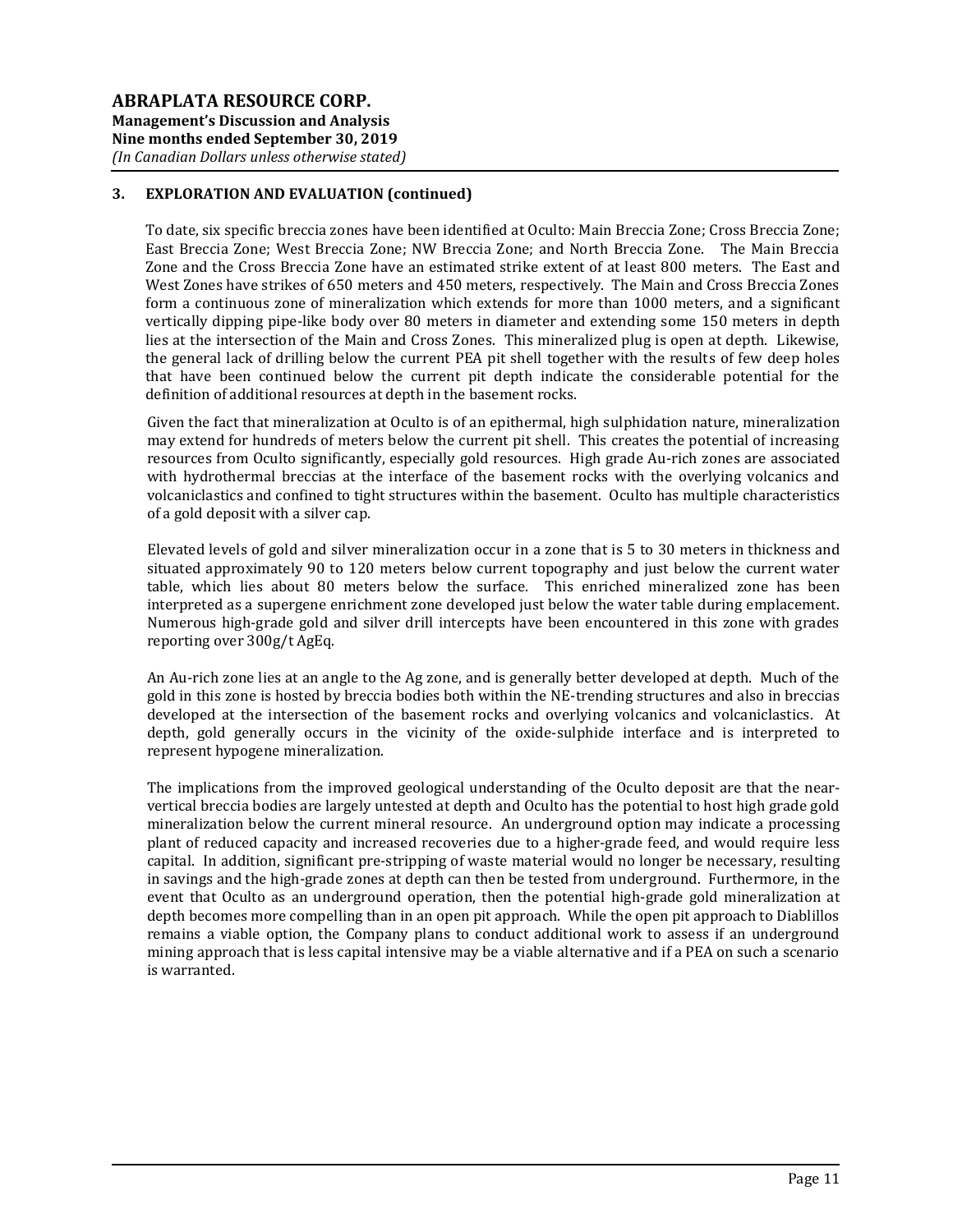# **4. SELECTED ANNUAL AND QUARTERLY INFORMATION**

For the year ended December 31, 2018, fifteen months ended December 31, 2017 and year ended September 30, 2016:

|                                   | <b>Year ended</b> |                | <b>Fifteen months</b> | <b>Year ended</b> |               |  |
|-----------------------------------|-------------------|----------------|-----------------------|-------------------|---------------|--|
|                                   | December 31,      | ended December |                       |                   | September 30, |  |
|                                   | 2018              |                | 31, 2017              |                   | 2016          |  |
| Net (loss) income for the period  | (3,320,576)       | \$             | (7,733,181)           | \$                | 2,296,288     |  |
| Basic and diluted earnings (loss) | \$<br>(0.06)      | \$             | (0.17)                | \$                | 0.32          |  |
| per share                         |                   |                |                       |                   |               |  |
| Total assets                      | \$<br>4,005,824   | \$             | 4,966,152             | \$                | 342,582       |  |
| <b>Total liabilities</b>          | \$<br>951.026     | \$             | 1,264,839             | \$                | 170,901       |  |

The Company has no revenue to report for the year ended December 31, 2018, fifteen months ended December 31, 2017 and year ended September 30, 2016.

Below is a summary of information for the eight most recent quarters:

|                           | Net income<br>(loss) for the<br>period |    | <b>Earnings (loss)</b><br>per share - basic<br>& diluted | <b>Total assets</b> |           |  |
|---------------------------|----------------------------------------|----|----------------------------------------------------------|---------------------|-----------|--|
| <b>Quarter Ended</b>      | (restated)                             |    |                                                          |                     |           |  |
| September 30, 2019        | \$<br>(160, 317)                       | \$ | (0.02)                                                   | \$                  | 6,226,107 |  |
| June 30, 2019 (restated)  | \$<br>(241, 675)                       | \$ | (0.00)                                                   | \$                  | 4,601,776 |  |
| March 31, 2019 (restated) | \$<br>(179, 013)                       | \$ | (0.00)                                                   | \$                  | 4,507,724 |  |
| December 31, 2018         | \$<br>(710, 546)                       | \$ | (0.01)                                                   | \$                  | 4,005,824 |  |
| September 30, 2018        | \$<br>(525, 874)                       | \$ | (0.01)                                                   | \$                  | 5,690,697 |  |
| June 30, 2018             | \$<br>(1,086,674)                      | \$ | (0.01)                                                   | \$                  | 5,659,816 |  |
| March 31, 2018            | \$<br>(997, 482)                       | \$ | (0.01)                                                   | \$                  | 6,005,735 |  |
| December 31, 2017         | \$<br>(1, 284, 347)                    | \$ | (0.02)                                                   | \$                  | 4,966,152 |  |
| September 30, 2017        | \$<br>(1,803,674)                      |    | (0.03)                                                   | \$                  | 7,854,167 |  |

### **5. RESULTS OF OPERATIONS**

The operating results of junior mining companies can fluctuate significantly from period to period. The Company is in the exploration stage and has no revenue from operations.

### **Three months ended September 30, 2019 compared to the three months ended September 30, 2018**

During the three months ended September 30, 2019 net loss decreased by \$365,557 to \$160,317 compared to the net loss recorded during the three months ended September 30, 2018 due to the following:

- Evaluation and exploration expenses were \$50,228 for the three months ended September 30, 2019 compared to \$167,257 for the three months ended September 30, 2018, a decrease of \$117,029;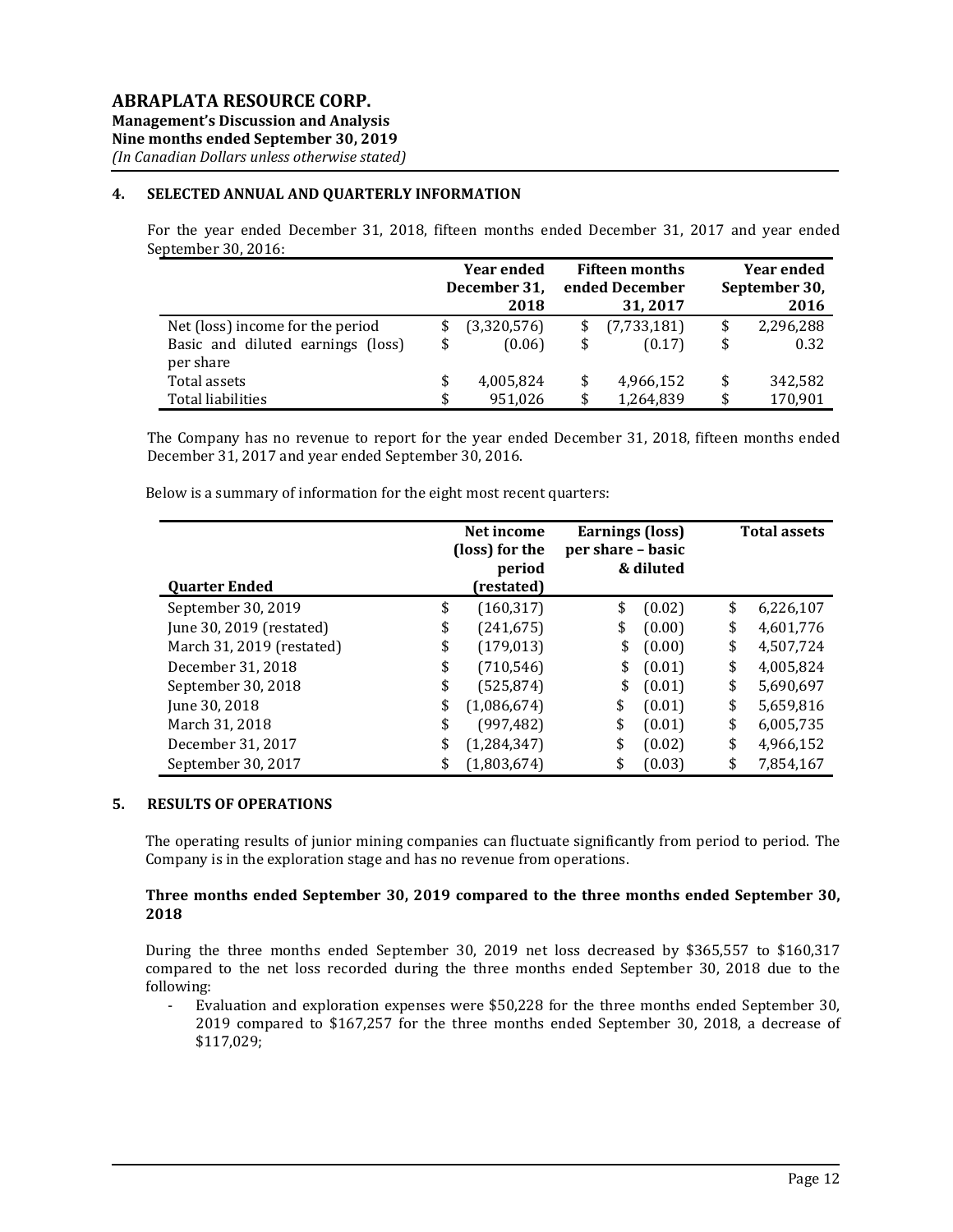## **5. RESULTS OF OPERATIONS (continued)**

- Investor relations expense decreased by \$46,993 during the three months ended September 30, 2019 compared to the same period of the previous year due to the Company being in the final stages of completing the Aethon arrangement;
- Management compensation was reduced to nil during the three months ended September 30, 2019. This resulted in the decrease in Management fees expense by \$75,000 compared to the three months ended September 30, 2018;
- Office and administration expense decreased by \$16,452 during the three months ended September 30, 2019 compared to the three months ended September 30, 2018 due to the Company preserving available resources for payments for mineral properties;
- Professional fees increased by \$25,600 from \$23,337 incurred during the three months ended September 30, 2018 as the Company is finalizing the Aethon transaction and incurring additional legal costs;
- Stock based compensation decreased by \$143,092 during the three months ended September 30, 2019 compared to the three months ended September 30, 2018 due to the lesser number of stock options granted during the current period.

All other expenses decreased as well due to the Company finalising the Aethon Transaction.

#### **Nine months ended September 30, 2019 compared to the nine months ended September 30, 2018**

During the nine months ended September 30, 2019 net loss decreased by \$2,029,025 to \$581,005 compared to the net loss recorded during the nine months ended September 30, 2018 due to the following:

- Evaluation and exploration expenses were \$150,530 for the nine months ended September 30, 2019 compared to \$702,778 for the nine months ended September 30, 2018, a decrease of \$552,248;
- Management compensation was reduced to nil during the nine months ended September 30, 2019. This resulted in the decrease in Management fees expense by \$300,000 compared to the nine months ended September 30, 2018;
- Investor relation expense decreased by \$139,611 from \$234,708 incurred during the nine months ended September 30, 2018;
- Office and administration expense decreased by \$102,522 during the nine months ended September 30, 2019 compared to the nine months ended September 30, 2018;
- Professional fees decreased by \$47,828 from \$171,480 incurred during the nine months ended September 30, 2018;
- Stock based compensation decreased by \$437,216 during the nine months ended September 30, 2019 compared to the nine months ended September 30, 2018 due to the lesser number of stock options granted during the current period.

All other expenses decreased as well due to the Company finalising the Aethon Transaction.

#### **6. MINERAL INTERESTS**

Through the Company's wholly-owned subsidiaries, the Company controls exploration projects in Argentina classified by the Company into the Diablillos Project and Cerro Amarillo Project. All acquisition costs and option payments related to these exploration projects are capitalized as mineral interests and are incurred in US dollars and translated to Canadian dollars, the presentation currency for the Company.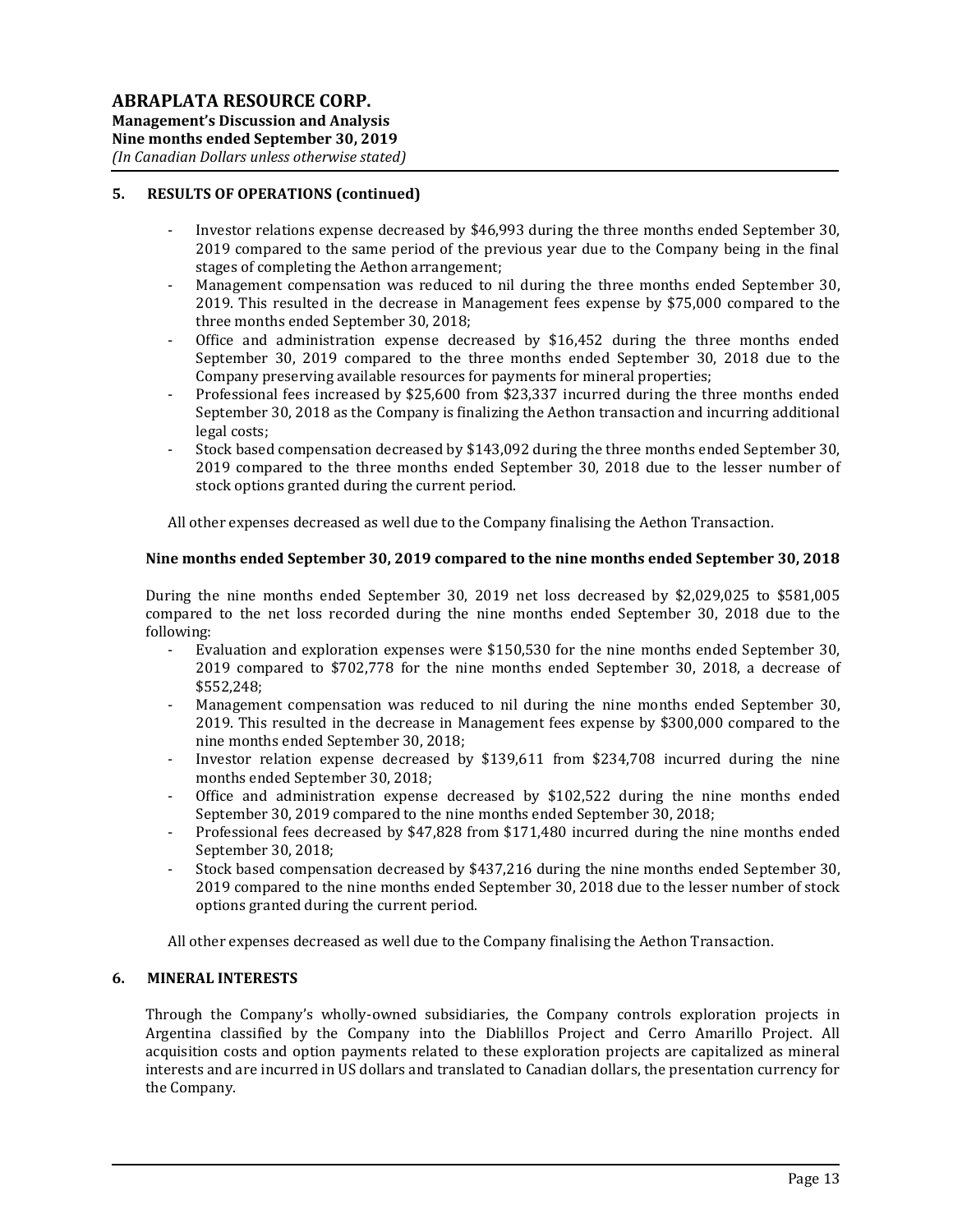### **6. MINERAL INTERESTS (continued)**

#### **Diablillos project**

On November 1, 2016, the Company closed a Share Purchase Agreement dated August 23, 2016, as amended and restated on March 31, 2017, and further amended on September 11, 2019, with SSRM and Fitzcarraldo Ventures Inc. (the "Share Purchase Agreement") pursuant to which Huayra acquired from SSRM all of the issued and outstanding shares of Pacific Rim Mining Corporation Argentina S.A., ABP Global Inc. (BVI) and ABP Diablillos Inc. (BVI) (together, the "SSRM subsidiaries"). Through the acquisition of the SSRM subsidiaries, the Company acquired certain exploration projects in Salta and Chubut Provinces, Argentina (the "Diablillos Project" and the "M-18 Project").

Cash consideration payable to SSRM during the first year consists of the following:

- US\$300,000 on closing, US\$200,000 for the Diablillos and US\$100,000 for Aguas Perdidas (paid);
- US\$300,000 to be paid on or before February 15, 2017 (as amended) (paid);
- US\$500,000 to be paid on  $180<sup>th</sup>$  day after closing (paid);
- US\$50,000 to be paid on or before January 12, 2018 (as amended) (paid);
- US\$5,000,000 to be paid on the earlier of:
	- o the date on which a Diablillos Feasibility Study in respect of all or any part of the Diablillos Concessions has been obtained;
	- o July 31, 2023; and
	- o 90 days after demand by SSRM for payment if (y) AbraPlata's market capitalization exceeds \$100,000,000 for 20 consecutive trading days (on the primary stock exchange on which such entity's shares are traded) or (z) after November 1, 2020, the spot price of silver (based on the London Bullion Market Association (LBMA) Silver Price as published by the LBMA on its website (or should that quotation cease, another similar quotation acceptable to the parties acting reasonably) (the "Benchmark") exceeds \$25 per ounce for 20 consecutive trading days on the Benchmark;
- US \$7,000,000 to be paid on the earlier of:
	- o the date on which Commercial Production occurs in respect of all or any part of the Diablillos Concessions; and
	- o July 31, 2025.

Equity consideration consisted of Class B common shares of the Company (issued) which were automatically converted into a number of Huayra Class A Shares that, upon the completion of the reverse takeover transaction, resulted in SSRM holding common shares of the Resulting Issuer representing 19.9% of the Company's then outstanding common shares. The agreement provides SSRM an anti-dilution right to maintain 19.9% equity interest in the capital of the Company until the Company completes a qualified financing of a minimum of US\$5,000,000. During the year ended December 31, 2018 the Company completed a qualified financing and is no longer obligated to maintain SSRM's free carried equity interest.

The royalty consideration payable to SSRM consists of a 1% net smelter returns royalty. SSRM is entitled to receive advance royalty payments totaling of US\$250,000 on November 1, 2017 (paid).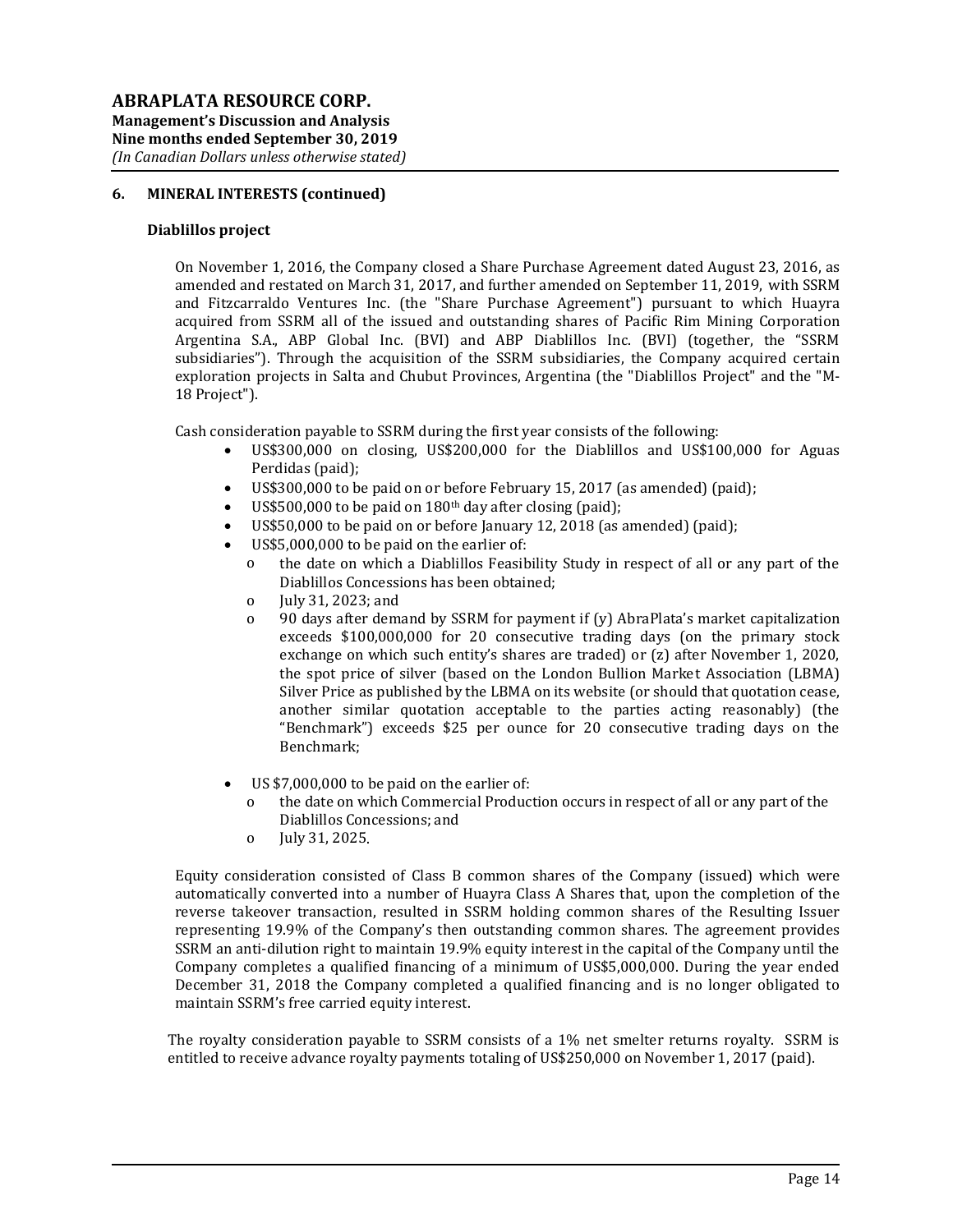#### **6. MINERAL INTERESTS (continued)**

These advance royalty payments will be deducted and set off against the first US\$250,000 of net smelter returns royalty payments otherwise payable in respect of the Diablillos Project. As security for the above obligations the Company has pledged to SSRM all the shares the Company acquired in the two entities which hold interest to the Diablillos Project and the M-18 Project.

On September 11, 2019, AbraPlata and Aethon entered into a binding arrangement agreement whereby AbraPlata will acquire all of the issued and outstanding shares of Aethon by way of a plan of arrangement pursuant to the CBCA (the "Arrangement Agreement"). The Arrangement Agreement contains customary terms and conditions, including representations and warranties customary in a transaction of this nature. The closing of the Arrangement Agreement is subject to additional conditions precedent including, but not limited to, the receipt of all required approvals from TSXV, shareholder approval by the requisite majority of shareholders of Aethon at a special meeting of Aethon shareholders and agreement on customary non-solicitation covenants, insider lock-up agreements, board support and other standard provisions for transactions of this nature.

On October 15, 2019, AbraPlata and Aethon amended the Arrangement Agreement to extend the mailing and meeting deadlines and to increase cancellation fee to \$500,000.

On August 30, 2017 the Company signed an agreement, which was amended September 6, 2019, to acquire all of the issued and outstanding shares of Minera Cerro Bayo S.A. ("Cerro Bayo"), a privately held Argentine company. Cerro Bayo owns certain mineral rights that, as a result of a longstanding border dispute between two neighboring provinces in northwestern Argentina, overlap and potentially conflict with the Company's mineral rights to its Diablillos Ag-Au project. The acquisition of the potentially conflicting mineral rights through the acquisition of Cerro Bayo means that the Company will retain its title to the Diablillos Ag-Au project regardless of the ultimate outcome of the provincial border dispute.

Cash and equity consideration payable under the agreement is as follows:

- (i) US\$225,000 upon closing (paid);
- (ii) US\$175,000 on or before February 28, 2018 (paid);
- (iii) US\$15,000 upon signing of the September 6, 2019, amendment (paid);
- (iv) US\$350,000 and 300,000 common shares on or before November 30, 2019 (paid subsequent to period end);
- (v) US\$65,000 on or before April 30, 2020;
- (vi) US\$65,000 and 200,000 common shares on or before October 31, 2020;
- (vii) US\$65,000 on or before April 30, 2021;
- (viii) US\$65,000 on or before October 31, 2021;
- (ix) US\$65,000 on or before April 30, 2022;
- (x) US\$65,000 on or before October 31, 2022;
- (xi) US\$1,000,000 on or before July 31, 2023; and
- (xii) US\$1,170,000 on or before July 31, 2025.

The Company wrote off the acquisition and exploration costs incurred in relation to Cerro Bayo agreement in the year ended December 31, 2018.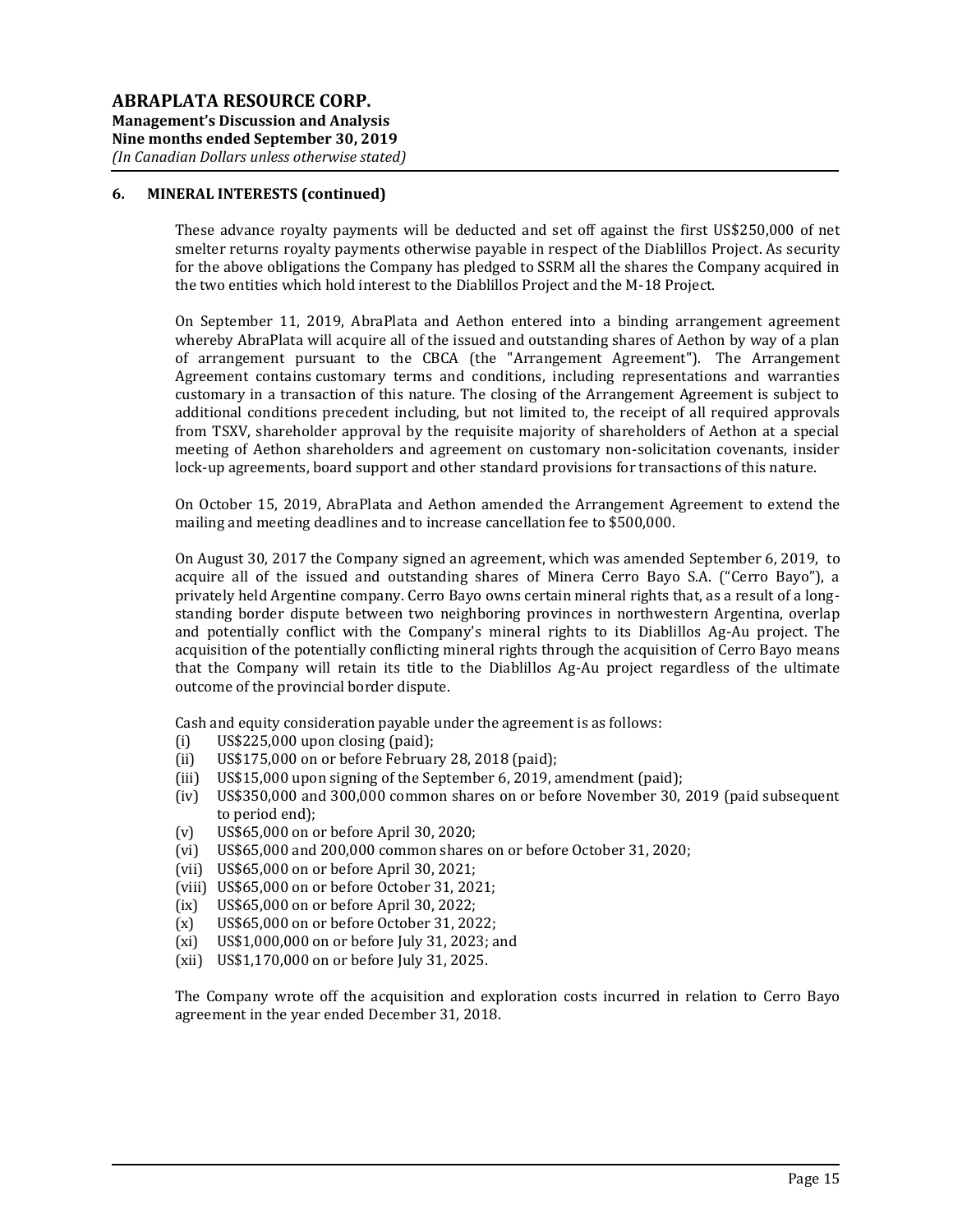### **6. MINERAL INTERESTS (continued)**

#### **Samenta project**

During the year ended December 31, 2018 the Company terminated the exploration-with-option-topurchase agreements related to Samenta mineral property. As a result, all acquisition and exploration costs incurred in relation to Samenta property were written off. During the year ended December 31, 2015 the Company's wholly owned Argentine subsidiary acquired the option to purchase the Samenta Cu-Mo porphyry prospect located in the province of Salta in northwestern Argentina. The Company signed exploration-with-option-to-purchase agreements on two separate but contiguous claim groups, Cerro Samenta Norte and Cerro Samenta Sur, comprising the Samenta Project.

The Company made a US\$30,000 payment upon completion of the due diligence. The Company paid US\$50,000 in February 2017 (as amended by agreement dated December 30, 2016), and US\$70,000 in August 2017.

The underlying owners were also entitled to a 1.5% NSR royalty of which 0.5% could have been purchased by the Company for US\$1,000,000.

#### **Cerro Amarillo project**

For the Cerro Amarillo Project, the Company is awaiting the ratification of the appropriate permits to undertake, subject to financing, a stage one drilling campaign. On December 1, 2014, the Company announced that during the congressional deliberations that took place in November 2014, it was determined that any decision regarding the ratification of the drill permit should be delayed pending the completion of an inventory of glaciers in or near the project to be conducted by *Instituto Argentino de Nivología Glaciología y Ciencias Ambientales* ("IANIGLA"), the federal body charged with conducting the inventory under the Protection of Glaciers Law 26.639. IANIGLA has completed the inventory, and is expected to submit this to Congress in 2018.

On July 14, 2016, AbraPlata Argentina S.A. (former Meryllion Argentina S.A.), a wholly owned subsidiary of the Company, signed an agreement for the right to purchase the Cerro Amarillo project located in the province of Mendoza in Argentina. This agreement is a replacement agreement to the one that was entered into in 2010.

The Company made the following payments:

- US\$25,000 in October 2016, deferred to May 2017 (paid); and
- and will pay US\$25,000 annually every November, starting in November 2017, until the earlier of the ratification of appropriate permits or the receipt of exploration permits given in accordance with the legislature of the province of Mendoza (the "Notification Date"). The November 2018 payment was deferred and paid in January 2019. The Company will then make a series of installments in total of US\$875,000 over 48-month period from the Notification Date.

Due to uncertainty of the timing for the completion of the glaciers inventory and the ratification of the permits, the Company wrote down the Cerro Amarillo project to \$1 during the fifteen months ended December 31, 2017.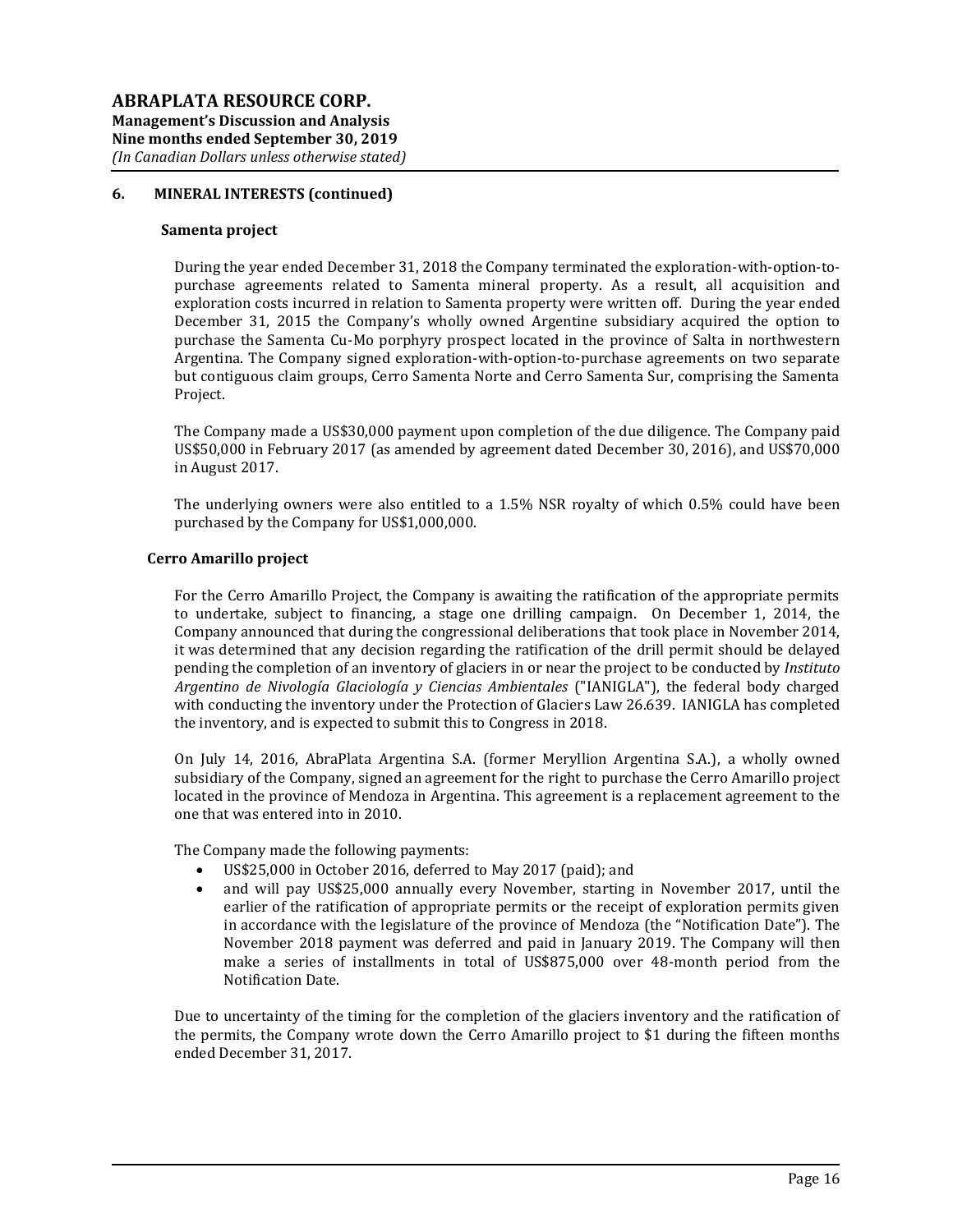## **7. FINANCIAL INSTRUMENTS**

Financial assets and liabilities are recognized when the Company becomes a party to the contractual provisions of the instrument. Financial assets are derecognized when the rights to receive cash flows from the assets have expired or have been transferred and the Company has transferred substantially all risks and rewards of ownership.

IFRS 9 requires financial assets to be classified into three measurement categories on initial recognition: those measured at fair value through profit and loss, those measured at fair value through other comprehensive loss and those measured at amortized cost. Measurement and classification of financial assets is dependent on the Company's business model for managing the financial assets and the contractual cash flow characteristics of the financial asset.

The Company's financial instruments as at September 30, 2019 and December 31, 2018 are as follows:

|                                          | September 30, 2019 | <b>December 31, 2018</b> |               |
|------------------------------------------|--------------------|--------------------------|---------------|
| <b>Financial assets</b>                  |                    |                          |               |
| Cash                                     | \$                 | 58,123                   | \$<br>11,662  |
| Receivable                               |                    | 16,517                   | 38,944        |
| <b>Total financial assets</b>            |                    | 74.640                   | 50,606        |
|                                          |                    |                          |               |
| <b>Financial liabilities</b>             |                    |                          |               |
| Accounts payable and accrued liabilities | \$                 | 815,243                  | \$<br>951,026 |
| <b>Total financial liabilities</b>       | \$                 | 815,243                  | \$<br>951.026 |

Additional financial instruments disclosure, including an analysis of risks associated with financial instruments, is contained in Note 4 of the Company's consolidated interim financial statements for the nine months ended September 30, 2019.

### **8. LIQUIDITY AND CAPITAL RESOURCES**

## **(a) Liquidity**

The Company's working capital deficiency as at September 30, 2019 was \$731,744 as compared to working capital deficiency of \$894,978 at December 31, 2018. Included in working capital was cash of \$58,123 (December 31, 2018 - \$11,662).

Except as disclosed, the Company does not know of any trends, demands, commitments, events or uncertainties that will result in, or that are reasonably likely to result in, its liquidity either materially increasing or decreasing at present or in the foreseeable future. Material increases or decreases in liquidity are substantially determined by the success or failure of the Company's exploration programs and the Company's ability to raise additional capital as required.

The Company is not now and does not expect in the future, to be engaged in currency hedging to offset any risk of currency fluctuations.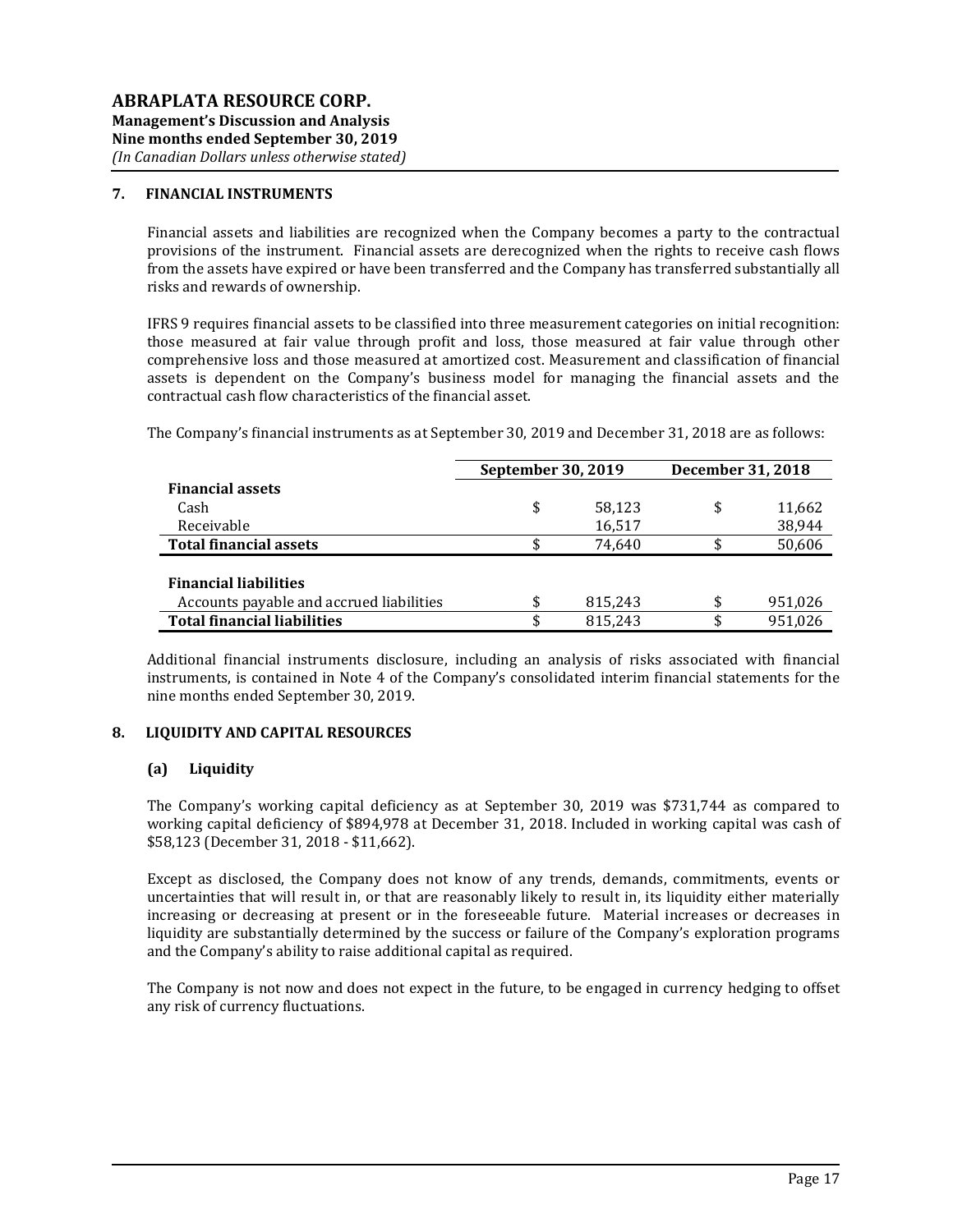# **8. LIQUIDITY AND CAPITAL RESOURCES** (continued)

#### **(b) Capital Resources**

The Company's focus for the recently completed fiscal period and going forward is the advancement and development of its exploration projects. The major expenses that will be incurred by the Company in the next twelve months will be costs associated with its exploration activities and general and administrative activities. The Company does not believe its current working capital is sufficient to maintain its core operations for the next twelve months, and additional funding will be required by the Company to complete its strategic objectives and continue as a going concern.

The Company depends on external financing to fund its activities and there can be no guarantee that external financing will be available at terms acceptable to the Company. The Company will be relying on further equity financing, debt financing, strategic partnerships or joint-venture partnerships as the most likely source of funds for the advancement of the Company's exploration assets to a resource delineation or feasibility stage. In the future the Company may also receive additional funds through the exercise of stock options. If adequate funds are not available when required, the Company may, based on the Company's cash position, delay, scale back or eliminate various programs.

There can be no assurance that the Company will have sufficient financing to meet its future capital requirements or that future additional financing will be available to the Company at acceptable terms. The inability to obtain additional financing may cast substantial doubt on the Company's ability to continue as a going concern.

### **(c) Off-Balance Sheet Arrangements**

The Company has no off-balance sheet arrangements other than those disclosed under Mineral Interests.

#### **(d) Commitments**

Effective June 1, 2017, the Company has agreed to pay a monthly fee of \$10,000 for provision of management and administrative services. The agreement was amended starting from September 1, 2018 the monthly fee was reduced to \$5,000. The agreement may be terminated by the Company with 60- days written notice.

The Company also has minimum rental and operating expense payments for the Company's office space in Buenos Aires, Argentina where the lease expires on August 31, 2019.

|                                     | 2019         | 2020      | 2021      | After 2022     |
|-------------------------------------|--------------|-----------|-----------|----------------|
| <b>Mineral interest commitments</b> |              |           |           |                |
| Cerro Amarillo                      | \$<br>34,105 | 34,105    | 34,105    | 3,410,500<br>S |
| <b>Diablillos</b>                   | 204,630      | 815,520   | 2,489,665 | 16,370,400     |
| Total mineral interest commitments  | 238,735      | 852,625   | 2,523,770 | 19,780,900     |
| Minimum office rental payments in   | 4.911        |           |           |                |
| Argentina                           |              |           |           |                |
| <b>Total commitments</b>            | 243.646      | \$852.625 | 2.523.770 | \$19,780,900   |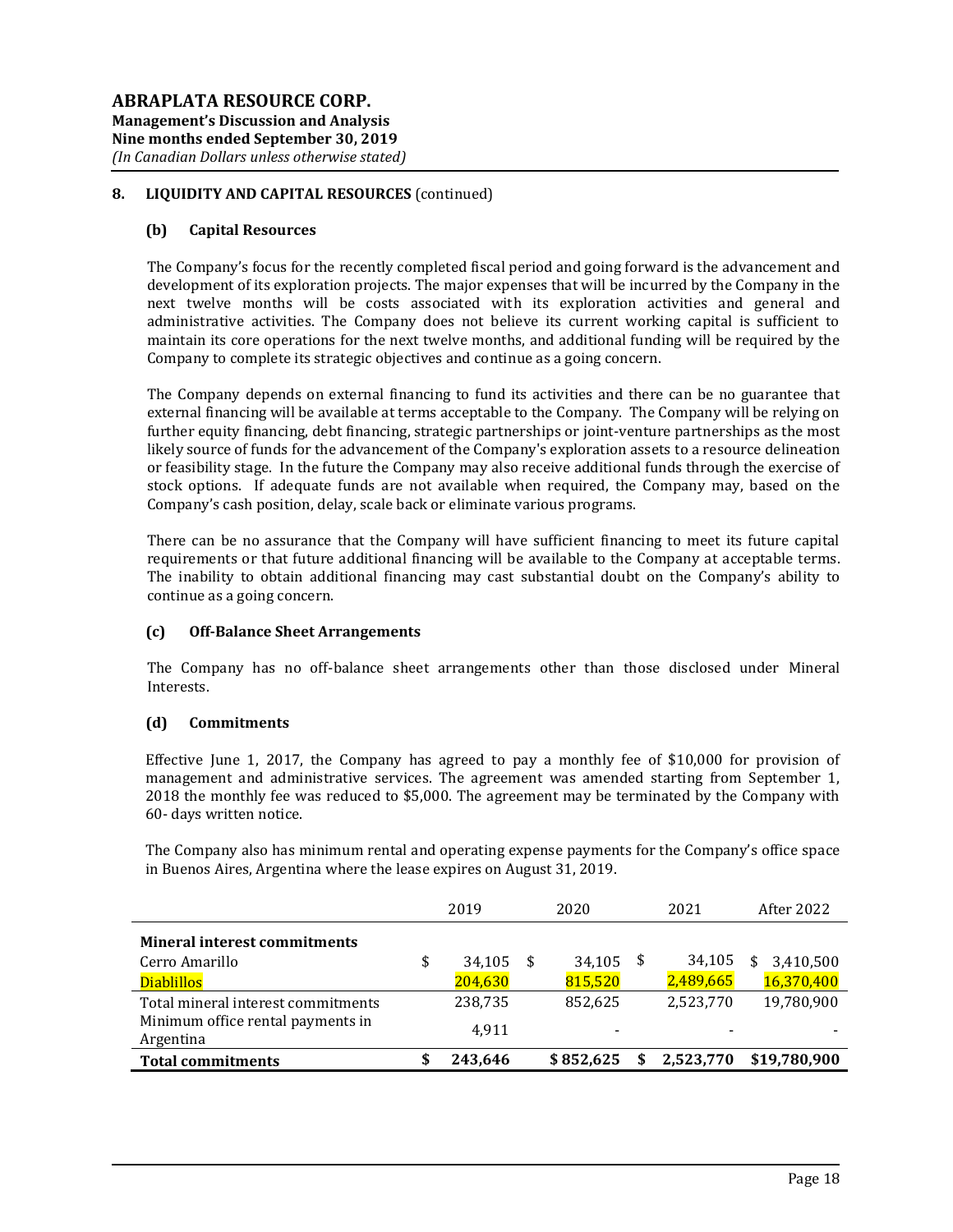### **9. RELATED PARTY TRANSACTIONS**

Key management personnel include the members of the Board of Directors and officers of the Company, who have the authority and responsibility for planning, directing and controlling the activities of the Company. Amounts paid and accrued to directors, former director, officers and companies in which directors and officers are shareholders or partners are as follows:

|                      |    | Three months ended<br>September 30, |               | Nine months ended<br>September 30. |    |         |  |
|----------------------|----|-------------------------------------|---------------|------------------------------------|----|---------|--|
|                      |    | 2019                                | 2018          | 2019                               |    | 2018    |  |
| Management fees      | ۰Ф |                                     | \$<br>75,000  | \$                                 | \$ | 300,000 |  |
| Administration       |    | 15,000                              | 25,000        | 45,000                             |    | 85,000  |  |
| Consulting fees      |    | 22,500                              | 22,500        | 67,500                             |    | 86,611  |  |
| Professional fees    |    | 22,688                              |               | 44,066                             |    | 40,900  |  |
| Share-based payments |    | 8,749                               | 136,146       | 47,902                             |    | 359,486 |  |
|                      | \$ | 68,937                              | \$<br>258,646 | \$<br>204,468                      | \$ | 871,997 |  |

As at September 30, 2019 \$372,981 (2018 – \$523,939) was payable to directors, officers and companies in which directors and officers are shareholders or partners of the Company. These amounts are unsecured, non-interest bearing and have no specific terms of repayment.

#### **10. OUTSTANDING SHARE DATA**

The Company is authorized to issue an unlimited number of common shares without par value. As at November 28, 2019, the Company has 121,673,478 common shares issued and outstanding.

As at November 28, 2019 the Company has the following warrants outstanding and exercisable:

| <b>Expiry Date</b> | Exercise Price | Number of warrants |
|--------------------|----------------|--------------------|
| January 11, 2020   | 0.30           | \$<br>10,630,909   |
| May 4, 2021        | 0.30           | \$<br>3,124,711    |
| July 31, 2021      | 0.30           | \$<br>495,062      |
| April 8, 2024      | 0.10           | \$<br>15,000,000   |
| October 31, 2021   | 0.10           | \$<br>25,000,000   |

As at November 28, 2019 the Company has 6,375,000 share purchase options outstanding with the weighted average exercise price of \$0.30, 5,425,000 of which are exercisable with the weighted average exercise price of \$0.33.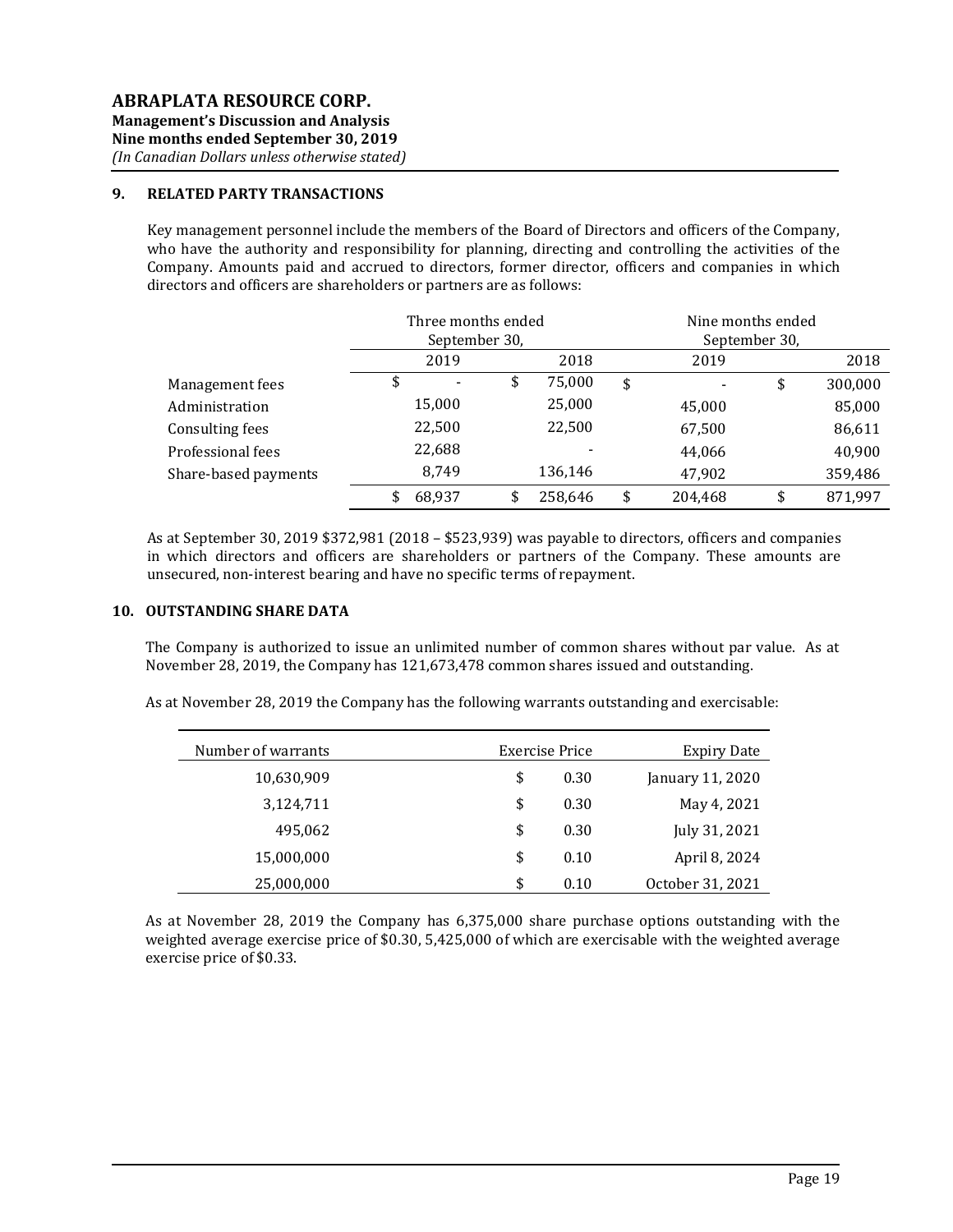### **11. RISKS AND UNCERTAINTIES**

The Company's exploration activities and related results are subject to a number of different risks at any given time. These factors, include but are not limited to disclosure regarding: receiving required permits in Argentina, exploration results, additional financing, project delay, titles to properties, price fluctuations and share price volatility, operating hazards, insurable risks and limitations of insurance, management, foreign country and regulatory requirements, currency fluctuations and environmental regulations risks. Exploration for mineral resources involves a high degree of risk.

The cost of conducting programs may be substantial and the likelihood of success is difficult to assess. The Company seeks to counter this risk as far as possible by selecting exploration areas on the basis of their recognized geological potential to host economic deposits.

A summary of the Company's financial instruments risk exposure is provided in Note 3 of the Company's consolidated interim financial statement for the year ended December 31, 2018. The following are additional risk factors which the Company's management believes are most important in the context of the Company's business. It should be noted that this list is not exhaustive and that other risk factors may apply.

Metal price volatility may affect the future production, profitability, and financial condition of the Company. Metal prices are subject to significant fluctuation and are affected by a number of factors which are beyond the control of the Company. Such factors include, but are not limited to, interest rates, exchange rates, inflation or deflation, global supply and demand, and political economic conditions of major metal consuming countries throughout the world.

The price of silver, gold, copper, and other metals has fluctuated widely in recent years, and future material price declines could cause development of, and commercial production from, the Projects to be impracticable or uneconomic.

The metals market also tends to move in cycles. Periods of high demand, increasing profits and high capacity utilization lead to additional capacity through expansion of existing mines and investment in new mines which results in increased production. This growth increases supply until the market is saturated, leading to declining prices and declining capacity utilization until the cycle repeats. This cyclicality in prices can result in supply/demand imbalances and pressures on mineral prices and profit margins which could have a material adverse effect on the Company's business, financial condition, results of operations or prospects.

Depending on the price of silver, gold, copper, and other metals, projected cash flow from planned mining operations may not be sufficient and the Company could be forced to discontinue development and may lose its interest in, or may be forced to sell, one or more of the mineral properties. Future production from the Company's mineral properties will be dependent on metal prices that are adequate to make these properties economically viable. Furthermore, future mine plans using significantly lower metal prices could result in material write-downs of the Company's investment in mineral properties.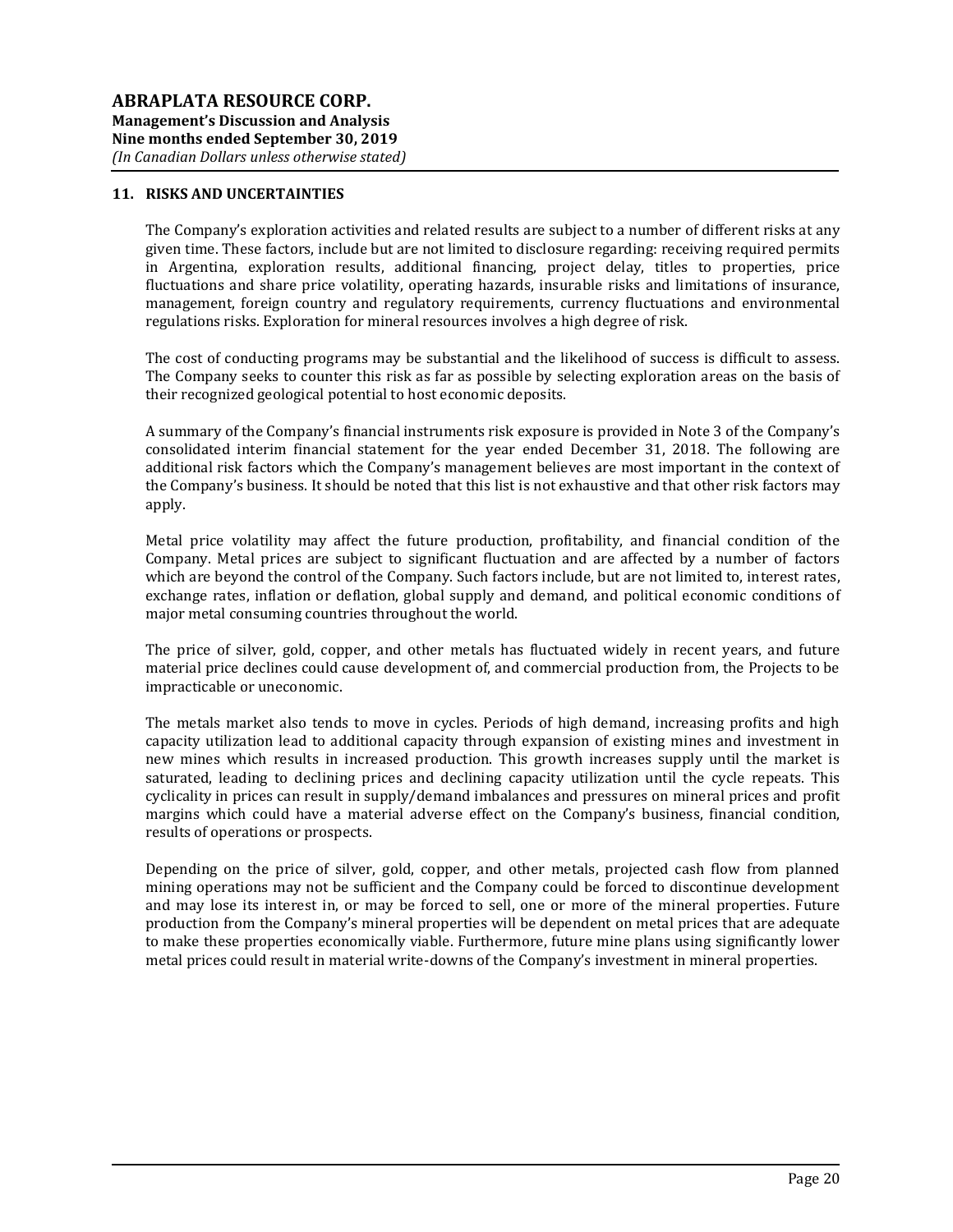In addition to adversely affecting any future Mineral Reserve estimates and its financial condition, declining commodity prices can impact operations by requiring a reassessment of the feasibility of a particular project. Such a reassessment may be the result of a management decision or may be required under financing arrangements related to a particular project. If such a reassessment determines that any of the Company's projects are not economically viable, then operations may cease and such projects may never be developed. Even if the projects are ultimately determined to be economically viable, the need to conduct such a reassessment may cause substantial delays or may interrupt operations until the reassessment can be completed. The occurrence of any of the foregoing could have a material adverse effect on the Company's business, financial condition, results of operations or prospects.

### *AbraPlata will need substantial additional financing in the future and cannot assure that such financing will be available*

To meet its operating costs and to finance its respective future acquisition, exploration, development and operating activities, the Company will require financing from external sources, including from the sale of equity and debt securities, the sale of an interest in one or more of its mineral projects, entering into joint ventures or seeking other means to meet its financing requirements. There can be no assurance that additional funding will be available to the Company or, if available, that such funding will be offered on terms acceptable to the Company. If additional financing is raised through the issuance of equity or convertible debt securities, control of the Company may change and the interests of shareholders in the net assets of the respective company may be diluted.

If unable to secure financing on acceptable terms, the Company may have to cancel or postpone certain of its planned exploration and development activities and may not be able to take advantage of acquisition opportunities.

If the Company is unable to complete minimum work obligations on its exploration projects, the projects could be relinquished under applicable exploration project agreements. The failure of the Company to obtain additional financing would have a material adverse effect on its business, financial condition, results of operations or prospects.

### *The volatility of the capital markets may affect the Company's access to and cost of capital*

Securities markets throughout the world are cyclical and, over time, tend to undergo high levels of price and volume volatility, and the market price of securities of many companies, particularly those in the resource sector, can experience wide fluctuations which are not necessarily related to the operating performance, underlying asset values or prospects of such companies. Increased levels of volatility and resulting market turmoil may adversely impact the Company and its share price.

If the Company is required to access credit markets to carry out their respective development objectives, the state of domestic and international credit markets and other financial systems could affect their respective access to, and cost of, capital. If these credit markets were significantly disrupted, as they were in 2007 and 2008, such disruptions could make it more difficult for the Company to obtain, or increase its cost of obtaining capital and financing for its operations. Such capital may not be available on terms acceptable to the Company or at all, which may have a material adverse impact on its business, financial condition, results of operations or prospects.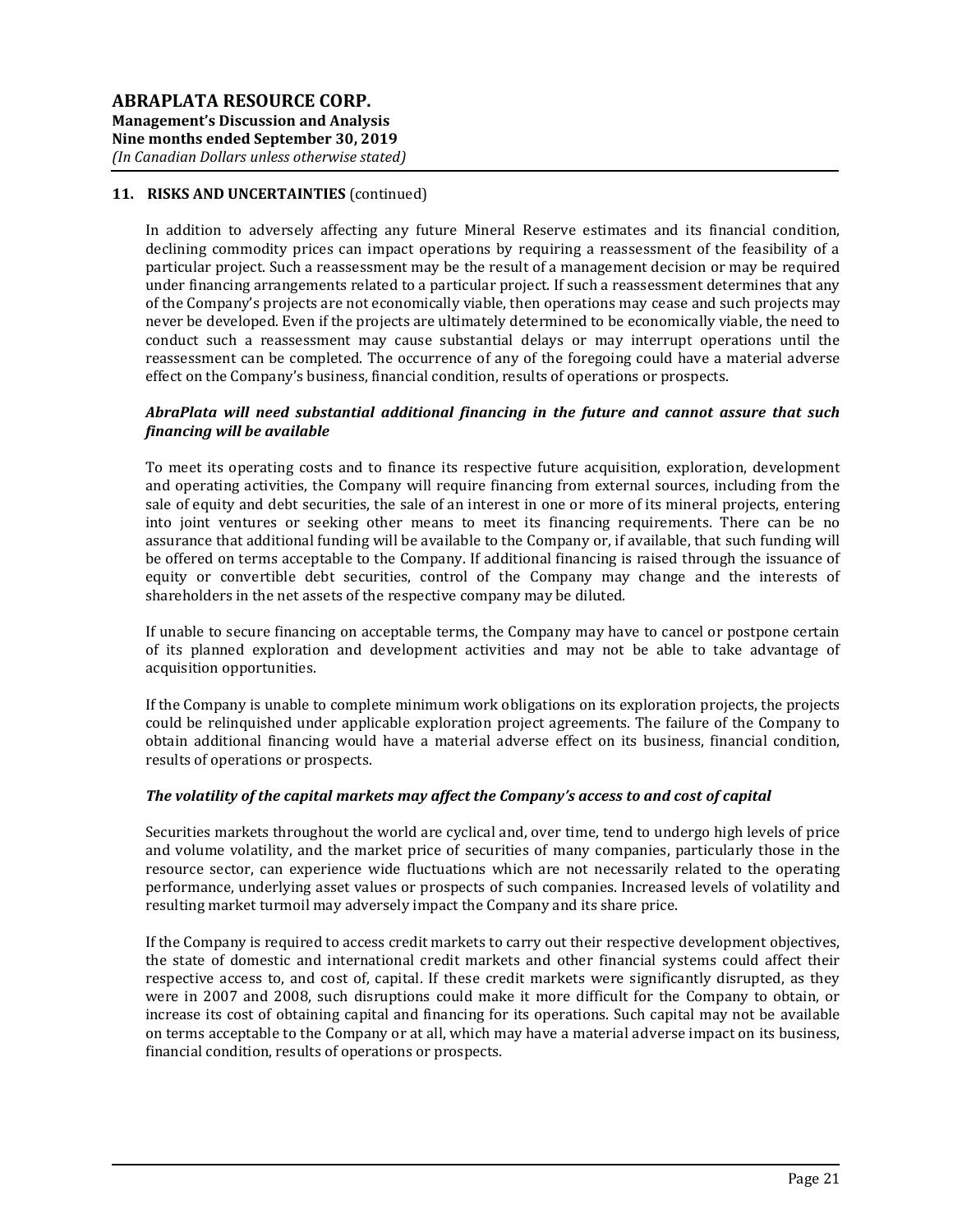#### *Exploration Risk*

The Company may engage in the potential acquisition and exploration of other resource properties, an inherently risky business, and there is no assurance that economic mineral deposits will ever be discovered, or if discovered, subsequently put into production. Most exploration activities do not result in the discovery of commercially mineable deposits.

### *Early Stage of Development*

There is limited financial, operational and other information available with which to evaluate the prospects of the Company. There can be no assurance that the Company's operations will be profitable in the future or will generate sufficient cash flow to satisfy its working capital requirements.

#### *The Company's prospects depend on its ability to attract and retain qualified personnel*

Recruiting and retaining qualified personnel will be critical to the Company's success. The number of persons skilled in the acquisition, exploration and development of mining properties is limited and competition for such persons is intense. The Company believes that it will have the necessary personnel to meet its corporate objectives but, as its business activities grow, it will require additional key financial, administrative, mining and public relations personnel as well as additional staff on the operations side. Although the Company believes that it will be successful in attracting and retaining qualified personnel, there can be no assurance of such success.

## *Future mining operations and exploration activities are subject to laws and regulations relating to the protection and remediation of the environment*

The Company's future mining operations and exploration activities are and will be subject to laws and regulations relating to the protection and remediation of the environment. Environmental legislation provides for restrictions and prohibitions on spills, releases or emissions of various substances produced in association with certain mining industry operations, such as seepage from tailings disposal areas, which would result in environmental pollution. These laws, regulations and the governmental policies for implementation of such laws and regulations are constantly changing and are generally becoming more restrictive. The costs associated with compliance with these laws and regulations are substantial and possible future laws and regulations and changes to existing laws and regulations (including the imposition of higher taxes and mining royalties) could cause additional expense or capital expenditure, or result in restrictions or delays in the Company's development plans.

The Company cannot give any assurance that, notwithstanding its precautions and careful operating practices, breaches of environmental laws, whether inadvertent or not, or some type of environmental problem will not occur. In the event of any such breach, it is possible that the respective regulatory authority can suspend the rights of the Company, as applicable, to develop its mineral interests.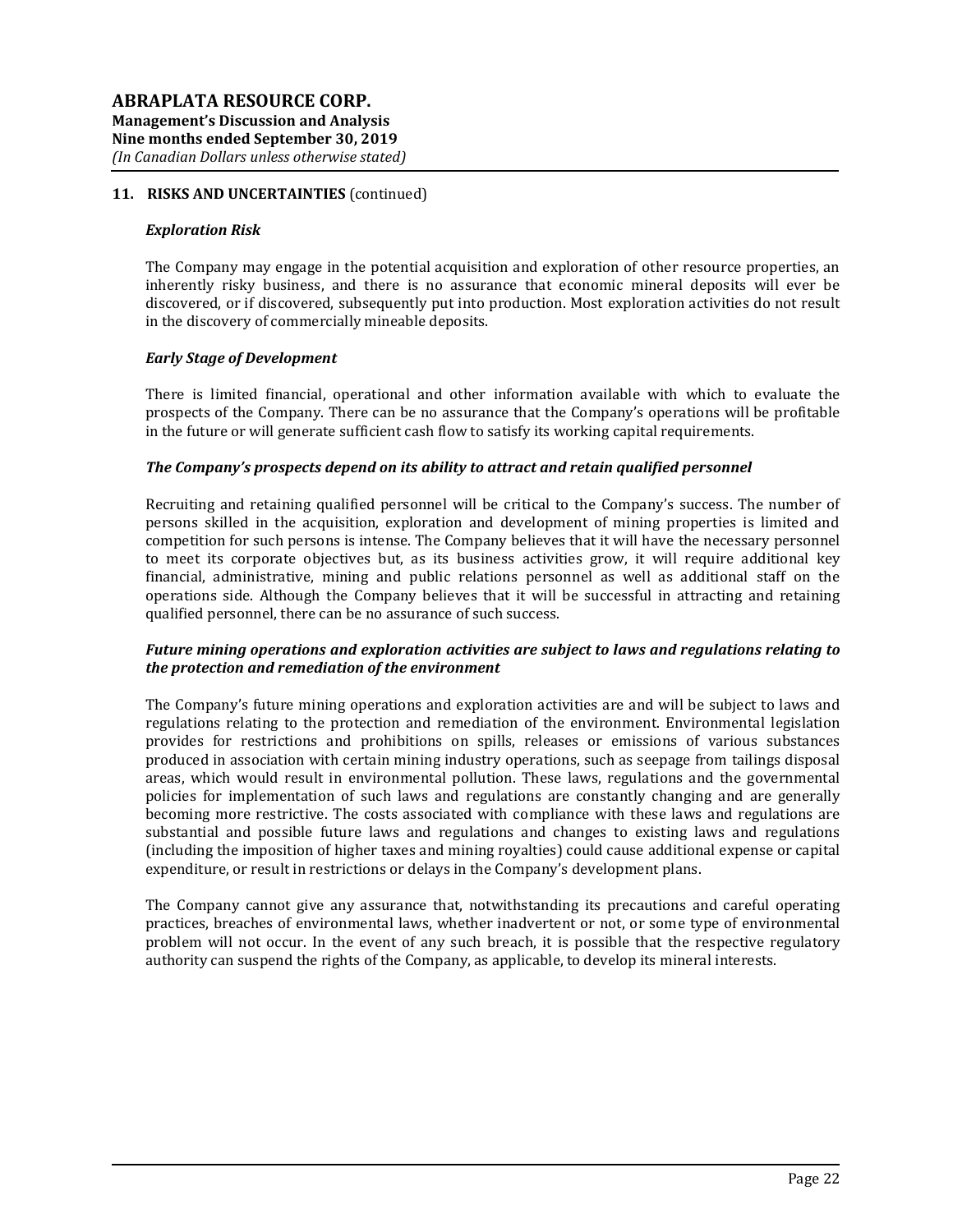A breach of environmental laws and regulations may allow governmental authorities and third parties, who have an interest in any future mining operations or the consequences of mining operations, to bring lawsuits based upon damages to project and injury to persons resulting from the environmental impact of the Company's potential future operations which could lead to the imposition of substantial fines, penalties or other civil or criminal sanctions and could have a material adverse effect on the Company's business, financial condition, results of operations or prospects.

If the Company's environmental compliance obligations were to vary as a result of changes to legislation, or if certain assumptions the Company makes to estimate liabilities are incorrect, or if unanticipated conditions were to arise in the Company's future mining operations, the Company's expenses and other obligations could increase, which could have a material adverse effect on the Company's business, financial condition, results of operations or prospects.

## *As a participant in the resource extraction industry, the Company may face opposition from local and international groups*

There is an increasing level of public concern relating to the effects of mining production on its surroundings, communities, and environment. Certain non-governmental organizations, public interest groups and reporting organizations ("NGOs"), who oppose globalization and resource development and who may not be bound to codes of ethical reporting, can be vocal critics of the mining industry. In addition, there have been many instances in which local community groups have opposed resource extraction activities, which have resulted in disruption and delays to the relevant operation. While the Company will seek to operate in a socially responsible manner, NGOs or local community organizations could direct adverse publicity and/or disrupt its operations in respect of one or more properties, regardless of the Company's successful compliance with social and environmental best practices, due to political factors and/or activities of unrelated third parties on lands in which the Company has an interest or operates.

Any such actions and the resulting media coverage could have an adverse effect on the reputation and financial condition of the Company, as applicable, or its relationships with the communities in which it operates, which could have a material adverse effect on the Company's business, financial condition, results of operations or prospects.

### *The costs of complying with applicable laws and governmental regulations may have an adverse impact on the Company's business*

The Company's operations and exploration activities will be subject to laws and regulations governing various matters. These include without limitation laws and regulations relating to repatriation of capital and exchange controls, taxation, labour standards and occupational health and safety and historic and cultural preservation.

Amendments to current laws, regulations and permits governing operations and activities of mining companies, or the more stringent enforcement thereof, could have a material adverse effect on the Company's business, financial condition, results of operations or prospects by increasing exploration expenses, future capital expenditures or future production costs or by reducing the future level of production, or cause the abandonment of or delays in the development of the Projects.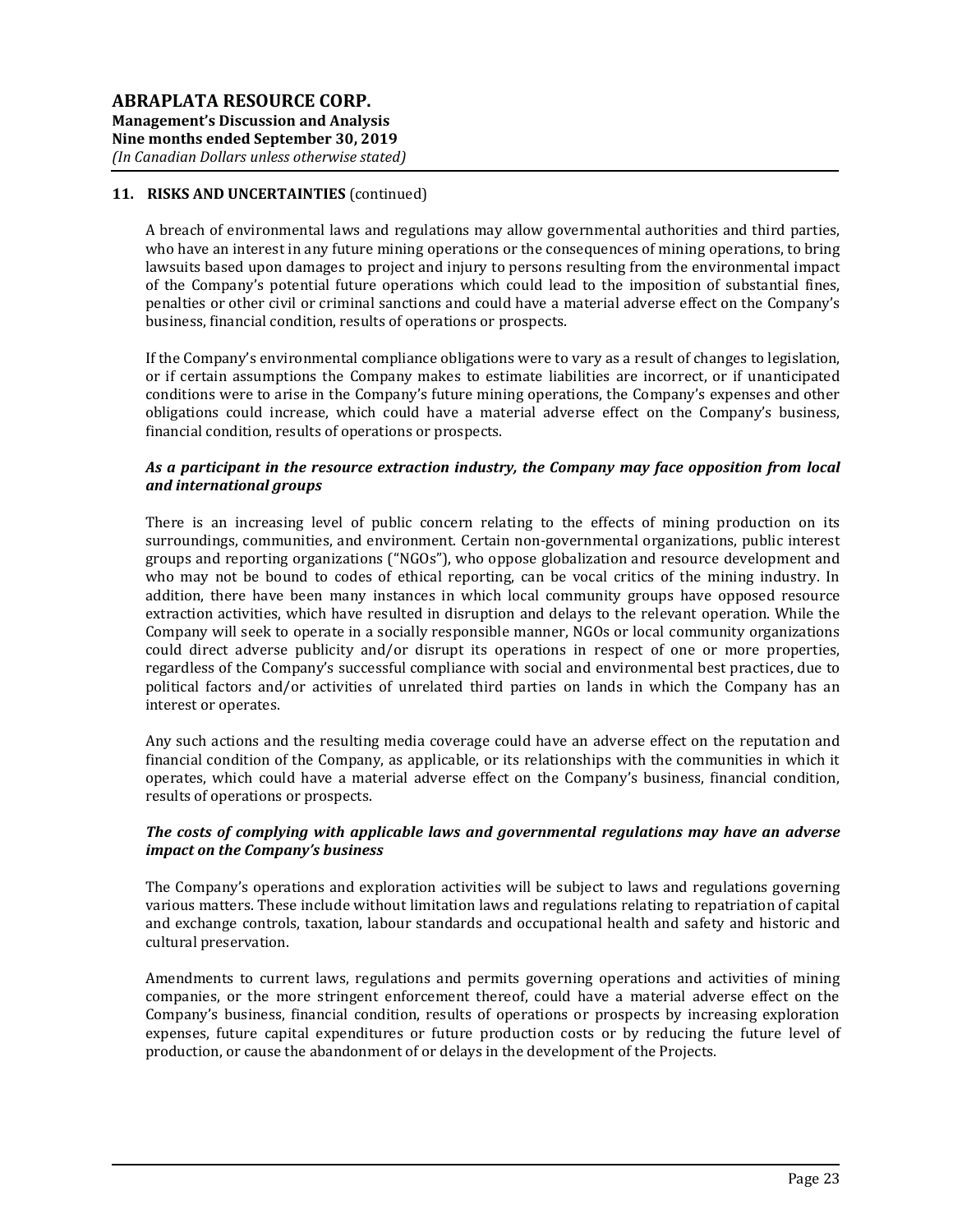### *Competition in the mining industry may adversely affect the Company*

The mining industry is intensely competitive. The Company will compete with other mining companies, many of which have greater resources and experience. Competition in the mining industry is primarily for: (i) properties which can be developed and can produce economically; (ii) the technical expertise to find, develop, and operate such properties; (iii) labour to operate the properties; and (iv) capital to fund such properties. Such competition may result in the Company being unable to acquire desired properties, to recruit or retain qualified employees or to acquire the capital necessary to fund their respective operations and develop their respective properties. The Company's inability to compete with other mining companies for these resources could have a material adverse effect on the Company's business, financial condition, results of operations or prospects.

#### *The Company's insurance coverage may not cover all of its potential losses, liabilities and damages related to its business and certain risks are uninsured or uninsurable*

The Company's business will be subject to a number of risks and hazards (as further described herein). Although the Company will maintain insurance to protect against certain risks in such amounts as it considers being reasonable, such insurance will likely not cover all the potential risks associated with its activities, including any future mining operations. The Company may also be unable to maintain insurance to cover its risks at economically feasible premiums, or at all. Insurance coverage may not continue to be available or may not be adequate to cover any resulting liability. Moreover, insurance against risks such as environmental pollution or other hazards as a result of exploration or production may not be available to the Company on acceptable or any terms. The Company might also become subject to liability for pollution or other hazards which it is not currently insured against and/or in the future may not insure against because of premium costs or other reasons. Losses from these events may cause the Company to incur significant costs which could have a material adverse effect on the Company's business, financial condition, results of operations or prospects.

### *Mining and mineral exploration is inherently dangerous and subject to factors or events beyond the Company's control*

The Company's business, and any future development or mining operations, will involve various types of risks and hazards typical of companies engaged in the mining industry. These risks will affect the exploration, development and refurbishment activities of the Company, and will affect its business to an even larger extent once commercial mining operations, if any, commence. Such risks include, but are not limited to: (i) industrial accidents; (ii) unusual or unexpected rock formations; (iii) structural cave-ins or slides and pitfall, ground or slope failures and accidental release of water from surface storage facilities; (iv) fire, flooding and earthquakes; (v) rock bursts; (vi) metals losses; (vii) periodic interruptions due to inclement or hazardous weather conditions; (viii) environmental hazards; (ix) discharge of pollutants or hazardous materials; (x) failure of processing and mechanical equipment and other performance problems; (xi) geotechnical risks, including the stability of the underground hanging walls and unusual and unexpected geological conditions; (xii) unanticipated variations in grade and other geological problems, water, surface or underground conditions; (xiii) labour disputes or slowdowns; (xiv) work force health issues as a result of working conditions; and (xv) force majeure events, or other unfavorable operating conditions.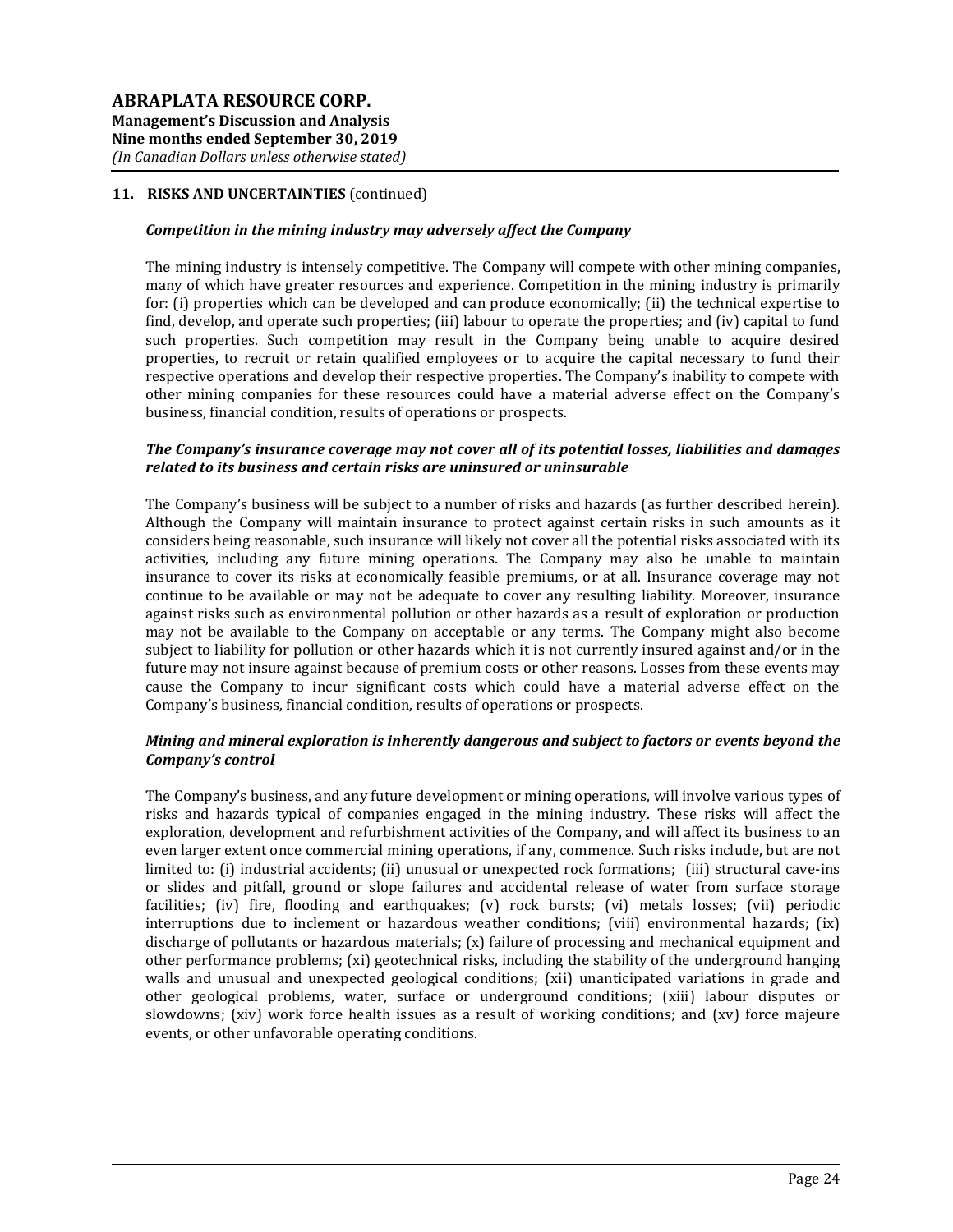These risks, conditions and events could result in: (i) damage to, or destruction of, the value of, the Projects or their facilities; (ii) personal injury or death; (iii) environmental damage to the Projects or the properties of others; (iv) delays or prohibitions on mining or the transportation of minerals; (v) monetary losses; and (vi) potential legal liability. Any of the foregoing could have a material adverse effect the Company's business, financial condition, results of operation or prospects.

#### *Directors and officers may be subject to conflicts of interest*

Certain directors and officers of the Company are or may become associated with other mining and/or mineral exploration and development companies which may give rise to conflicts of interest. Directors who have a material interest in any person who is a party to a material contract or a proposed material contract with the company with which they serve are required, subject to certain exceptions, to disclose that interest and generally abstain from voting on any resolution to approve such a contract. In addition, directors and officers are required to act honestly and in good faith with a view to the best interests of their respective company. Some of the directors and officers have either other full-time employment or other business or time restrictions placed on them and accordingly, the Company will not be the only business enterprise of these directors and officers. Further, any failure of the directors or officers of the Company to address these conflicts in an appropriate manner, or to allocate opportunities that they become aware of to the Company, could have a material adverse effect on the Company's business, financial condition, results of operations or prospects.

#### *Political instability and hyperinflationary economy*

Political or economic instability, including high inflation rate, or unexpected regulatory change in the countries where the Company's mineral properties are located could adversely affect the business.

### **12. CRITICAL ACCOUNTING ESTIMATES AND JUDGMENTS**

The Company's management is required to make judgments in the process of applying the Company's accounting policies in the preparation of its financial statements. In addition, the preparation of the financial statements in accordance with IFRS requires that the Company's management make assumptions and estimates of effects of uncertain future events on the carrying amounts of the Company's assets and liabilities at the end of the reporting period and the reported amounts of revenues and expenses during the reporting period. Actual results may differ from those estimates as the estimation process is inherently uncertain. Estimates are reviewed on an ongoing basis based on historical experience and other factors that are considered to be relevant under the circumstances.

While management believes the estimates are reasonable, actual results could differ from these estimates and could impact future results of operations and cash flows. Revisions to estimates and the resulting effects on the carrying amounts of the Company's assets and liabilities are accounted for prospectively.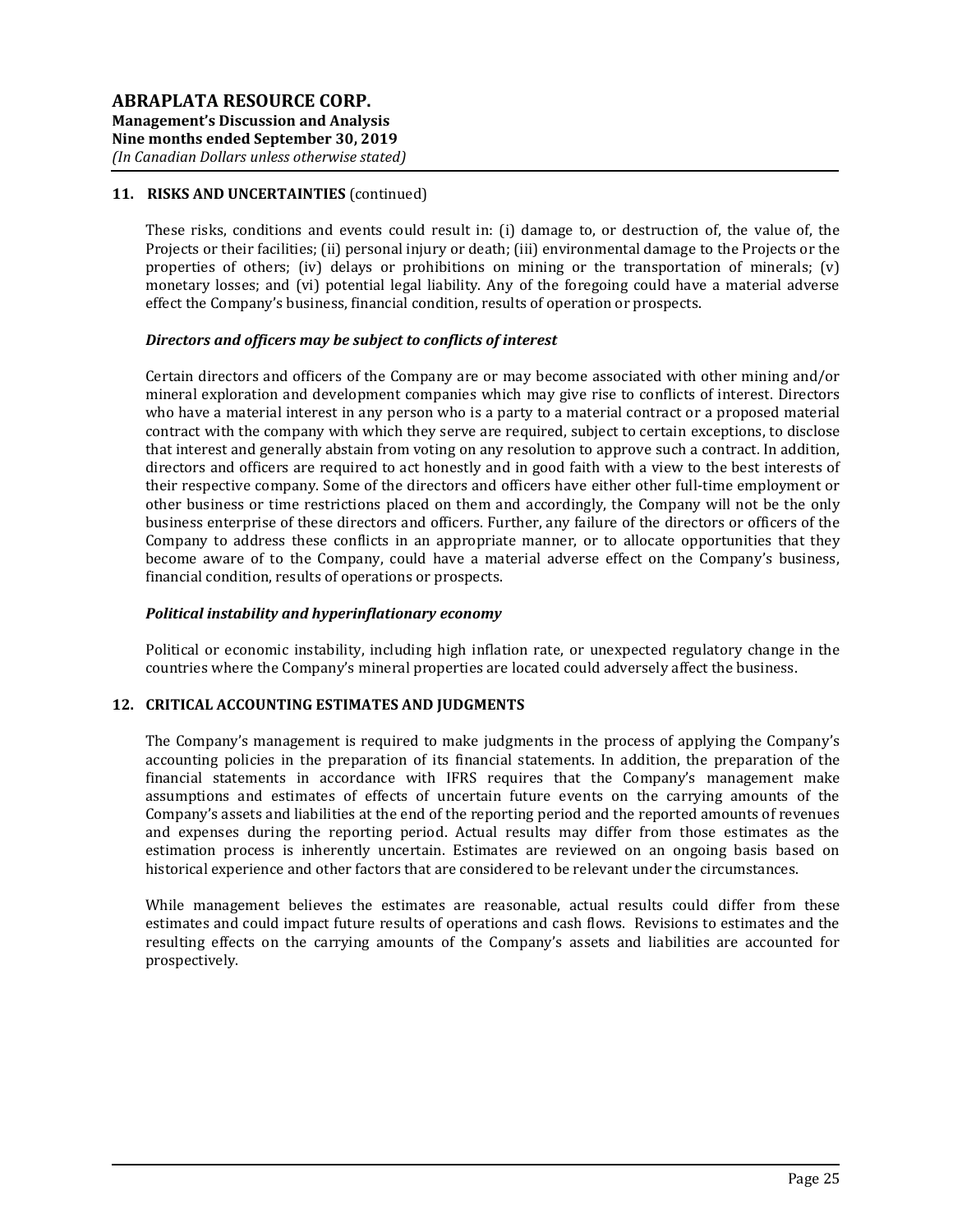# **12. CRITICAL ACCOUNTING ESTIMATES AND JUDGMENTS (continued)**

# *Critical Estimates in Applying Accounting Policies*

Significant assumptions about the future and other sources of estimation uncertainty that management has made at the end of the reporting period, that could result in a material adjustment to the carrying amounts of assets and liabilities, in the event that actual results differ from assumptions made, relate to, but are not limited to, the determination of environmental obligations, if any; the recoverability of mineral interests; and the inputs used in the Black-Scholes option pricing model to account for shares issued with trading restrictions.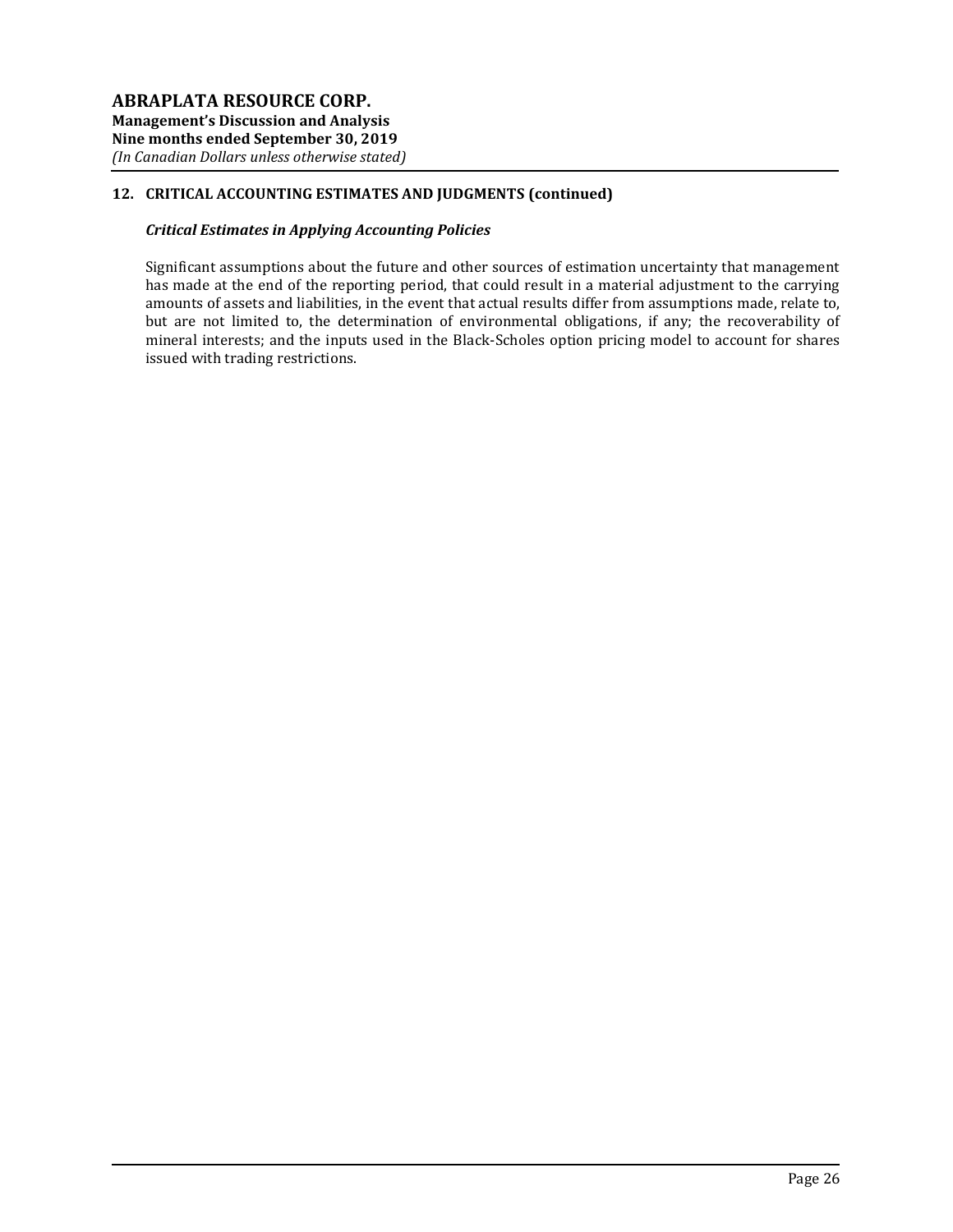# **12. CRITICAL ACCOUNTING ESTIMATES AND JUDGMENTS (continued)**

### **(b) Critical Judgments in Applying Accounting Policies**

#### *Critical accounting judgments*

Critical accounting judgments are accounting policies that have been identified as being complex or involving subjective judgments or assessments, which are discussed below.

#### *Acquisitions*

The Company's acquisition of all the outstanding shares of Pacific Rim Mining Corporation Argentina S.A., ABP Global Inc. (BVI) and ABP Diablillos Inc. (BVI) (together, the "SSRM subsidiaries", see note 9(a)) has been determined to be an asset acquisition as the SSRM subsidiaries do not meet the definition of a business under IFRS 3 – Business Combinations. As a result, the acquisition of the SSRM subsidiaries has been accounted for as an asset acquisition, whereby all of the assets acquired and liabilities assumed are assigned a carrying value based on relative fair value.

The Company's acquisition of all the outstanding shares of Minera Cerro Bayo S.A. ("MCB SA", see note 9(a)) has been determined to be an asset acquisition as MCB SA does not meet the definition of a business under IFRS 3 – Business Combinations. As a result, the acquisition of MCB SA has been accounted for as an asset acquisition, whereby all of the assets acquired and liabilities assumed are assigned a carrying value based on relative fair value.

#### *Functional currency*

In accordance with IAS 21 "*The Effects of Changes in Foreign Exchange Rates*", management determined that the functional currency of AbraPlata Argentina S.A. (former Meryllion Argentina S.A.), Pacific Rim Mining Corporation Argentina S.A., and Minera Cerro Bayo S.A. is Argentine Peso. The functional currency of ABP Global Inc. (BVI) and ABP Diablillos Inc. (BVI) is the US dollar. The functional currency of AbraPlata Resource corp. and Huayra Minerals Corp. is Canadian dollar.

### *Impairment of mineral interests*

The application of the Company's accounting policy for exploration and evaluation expenditure and impairment of the capitalized expenditures requires judgment in determining whether it is likely that future economic benefits will flow to the Company, which may be based on assumptions about future events or circumstances. Estimates and assumptions made may change if new information becomes available. If, after expenditure is capitalized, information becomes available suggesting that the recovery of expenditure is unlikely, the amount capitalized is written off in profit or loss in the year the new information becomes available.

### *Going concern risk assessment*

The assessment of the Company's ability to continue as a going concern involves significant judgment. Refer to our discussion in Note 1 of the consolidated interim financial statements for the nine months ended September 30, 2019.